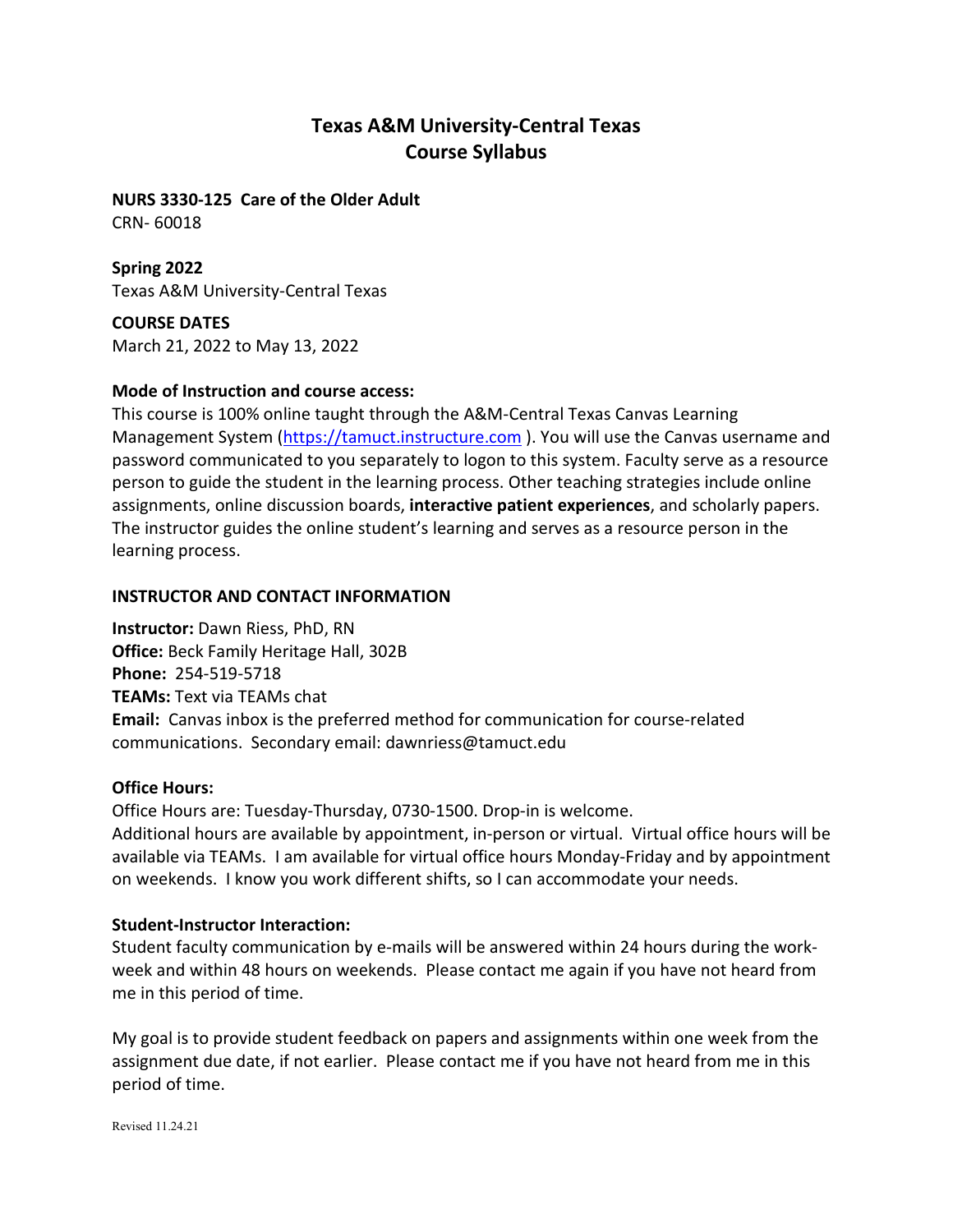Office hours are held at the university and available by face-to-face visits, phone consultation, or synchronous online meetings. Feel free to schedule a meeting as needed outside of the regularly scheduled office hours. You may also send text messages using the TEAMs app.

## WARRIOR SHIELD

# **Emergency Warning System for Texas A&M University-Central Texas**

Warrior Shield is an emergency notification service that gives Texas A&M University-Central Texas the ability to communicate health and safety emergency information quickly via email, text message, and social media. All students are automatically enrolled in Warrior Shield through their myCT email account.

Connect to Warrior Shield b[y 911Cellular](https://www.tamuct.edu/police/911cellular.html) [\[https://www.tamuct.edu/police/911cellular.html\]](https://www.tamuct.edu/police/911cellular.html) to change where you receive your alerts or to opt out. By staying enrolled in Warrior Shield, university officials can quickly pass on safety-related information, regardless of your location.

# **University Student Conduct Guide**:

[https://www.tamuct.edu/student-affairs/docs/Code-of-Student-Conduct\\_2021.pdf](https://nam04.safelinks.protection.outlook.com/?url=https%3A%2F%2Fwww.tamuct.edu%2Fstudent-affairs%2Fdocs%2FCode-of-Student-Conduct_2021.pdf&data=04%7C01%7Cdawnriess%40tamuct.edu%7Cd23b1ef83aef447a684e08d9640b8c11%7C9eed4e3000f744849ff193ad8005acec%7C0%7C0%7C637650823013530413%7CUnknown%7CTWFpbGZsb3d8eyJWIjoiMC4wLjAwMDAiLCJQIjoiV2luMzIiLCJBTiI6Ik1haWwiLCJXVCI6Mn0%3D%7C1000&sdata=HNULVdxv%2BBEa15A9lbFtYlohZEWbxKqePKBT15SRg10%3D&reserved=0)

5.4.5.Disorderly Conduct 5.4.5.1. The university supports the principle of freedom of expression for both instructors and students. The university respects the rights of instructors to teach and students to learn. Maintenance of these rights requires conditions that do not impede their exercise. An individual engaging in disorderly conduct may be subject to disciplinary action. Such activities may include, but are not limited to: x Leading others to disrupt scheduled and/or normal activities on University premises. x Classroom behavior that seriously interferes with either (a) the faculty member's ability to conduct the class or (b) the ability of other students to profit from the instructional programs. x Any behavior in class or out of class, which for any reason interferes with the class work of others, involves disorder, or otherwise disrupts the regular and essential operation of the University. x Activity or conduct that violates the Texas A&M University-Central Texas Rules on Freedom of Expressive Activity (See Appendix A). 5.4.5.2. Disorderly conduct is public behavior that is disruptive lewd, or indecent; breach of peace; or aiding, or procuring another person to breach the peace on University premises or at functions sponsored by the University or participated in by members of the University community.

### **COURSE INFORMATION**

### **Course Overview and description**

In this course, the aging process is examined with a focus on risk reduction, chronic disease management and disease prevention in the older adult. The concept of healthy aging will be explored. The course includes strategies for health promotion, health restoration, health maintenance and life transitions of the older adult. Expected professional nurse competencies in providing and directing culturally sensitive care of the older adult and their families across the wellness/illness continuum will be emphasized.

### **Course Objectives**:

Revised 11.24.21 By the end of this course the student will be able to assess health and wellness needs of the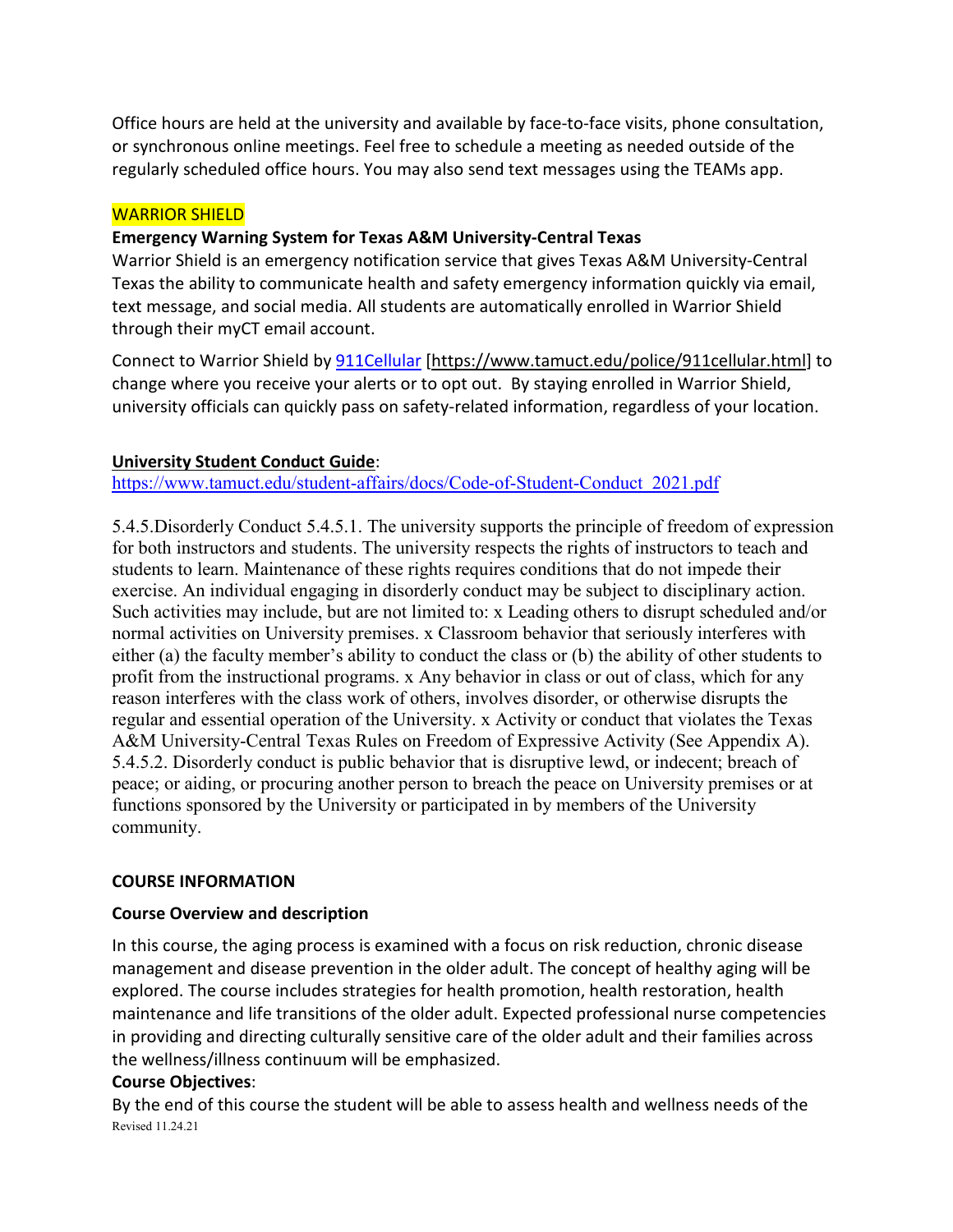older population and analyze available resources for the elderly and their caregivers.

- 1. Explore the major psychological and sociological theories of aging.
- 2. Identify risk factors associated with aging that impact health and nursing care.
- 3. Apply evidence-based findings to the nursing process with older adults
- 4. Analyze the potential impact of health care finance structure on care of the older adult
- 5. Analyze strategies used in the health promotion, restoration, and maintenance of the older adult.
- 6. Comprehend the expected competencies of the professional nurse in providing care to the older adult across the wellness/illness continuum.
- 7. Examine the underlying causes of physical changes associated with the aging process

# **Nursing Program Student Learning Outcomes:**

- 1. Integrate knowledge and skills in the provision of patient-centered care from liberal education base.
- 2. Synthesize skills and knowledge necessary for leadership, quality improvement and patient safety.
- 3. Integrate best practices in scholarship for translating evidence into practice.
- 4. Evaluate the use of nursing informatics from multiple perspectives within nursing practice.
- 5. Identify means by which professional nurses affect quality of health care delivery based on political, legal, ethical, and policy issues.
- 6. Analyze the role of the nurse in interprofessional communication and collaboration to improve patient outcomes.
- 7. Utilize models and theories of clinical prevention and population health to create action which optimize heath of a target population.
- 8. Examine professional nursing from historical and contemporary perspectives, including the philosophy and theoretical foundations that define professional nursing practice.
- 9. Demonstrate reasoning at the level of a baccalaureate prepared nurse pertaining to membership in the profession, provision of patient care and advocacy.

### **Professional Standards and Guidelines:**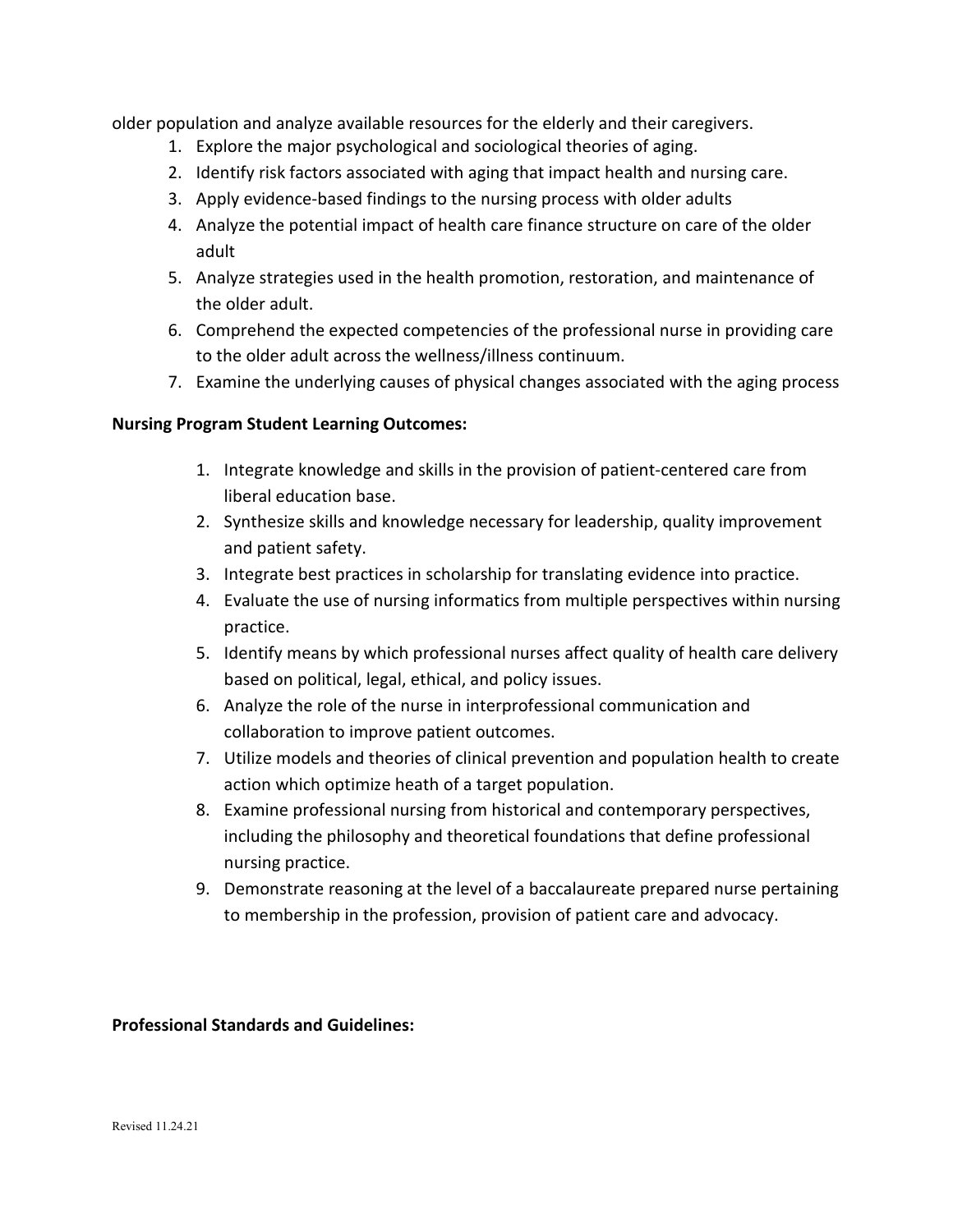The curriculum is guided by: American Association of Colleges of Nursing, (2021). [The](https://www.aacnnursing.org/Portals/42/AcademicNursing/pdf/Essentials-2021.pdf)  [Essentials: Core Competencies for Professional Education.](https://www.aacnnursing.org/Portals/42/AcademicNursing/pdf/Essentials-2021.pdf) Washington, DC. [https://www.aacnnursing.org/Portals/42/AcademicNursing/pdf/Essentials-2021.pdf]

- 1. Domain 1- Knowledge for Nursing Practice.
- 2. Domain II- Person-Centered Care
- 3. Domain VII- Systems-Based Practice
- 4. Domain IV-Scholarship for Nursing Practice
- 5. Domain VIII-Information and Healthcare Technologies
- 6. Domain V-Quality and Safety
- 7. Domain VI-Interprofessional Partnerships
- 8. Domain III- Population Health
- 9. Domain X-Personal, Professional, and Leadership Development

The curriculum is also guided by: The Texas Board of Nursing, (2021). [Differentiated Essential](https://www.bon.texas.gov/pdfs/publication_pdfs/Differentiated%20Essential%20Competencies%202021.pdf)  [Competencies of Graduates of Texas Nursing Programs.](https://www.bon.texas.gov/pdfs/publication_pdfs/Differentiated%20Essential%20Competencies%202021.pdf)

[https://www.bon.texas.gov/pdfs/publication\_pdfs/Differentiated%20Essential%20Competenci es%202021.pdf]

- Member of the Profession
- Provider of Patient-Centered Care
- Patient Safety Advocate
- Member of the Health Care Team

# **Required Reading and Textbooks:**

American Psychological Association. (2020). *Publication manual of the American Psychological Association (7*th ed*.).* ISBN – 978-1-4338-3216-1

Touhy, T. A., & Jett, K. F. (2022). *Ebersole and Hess' gerontological nursing & healthy aging* (6th ed.). Elsevier. ISBN – 978-0-323-69803-0.

### **COURSE REQUIREMENTS**

### **Online Discussion - Meet and Greet (40 pts)**

Introduce yourself to your peers. Share as much (or as little) as you want to. Consider including your name, place of work, nursing specialty, where/when you obtained your ADN, and how many courses you have taken at TAMUCT. You may also include personal details such as spouse, children, pets, hobbies, etc. Please consider uploading a picture of yourself/family. Respond to at least 2 peers. (This is will be graded as complete/incomplete)

**Assignment: TEAMs Log-in and Say Hello (20pts)**

Revised 11.24.21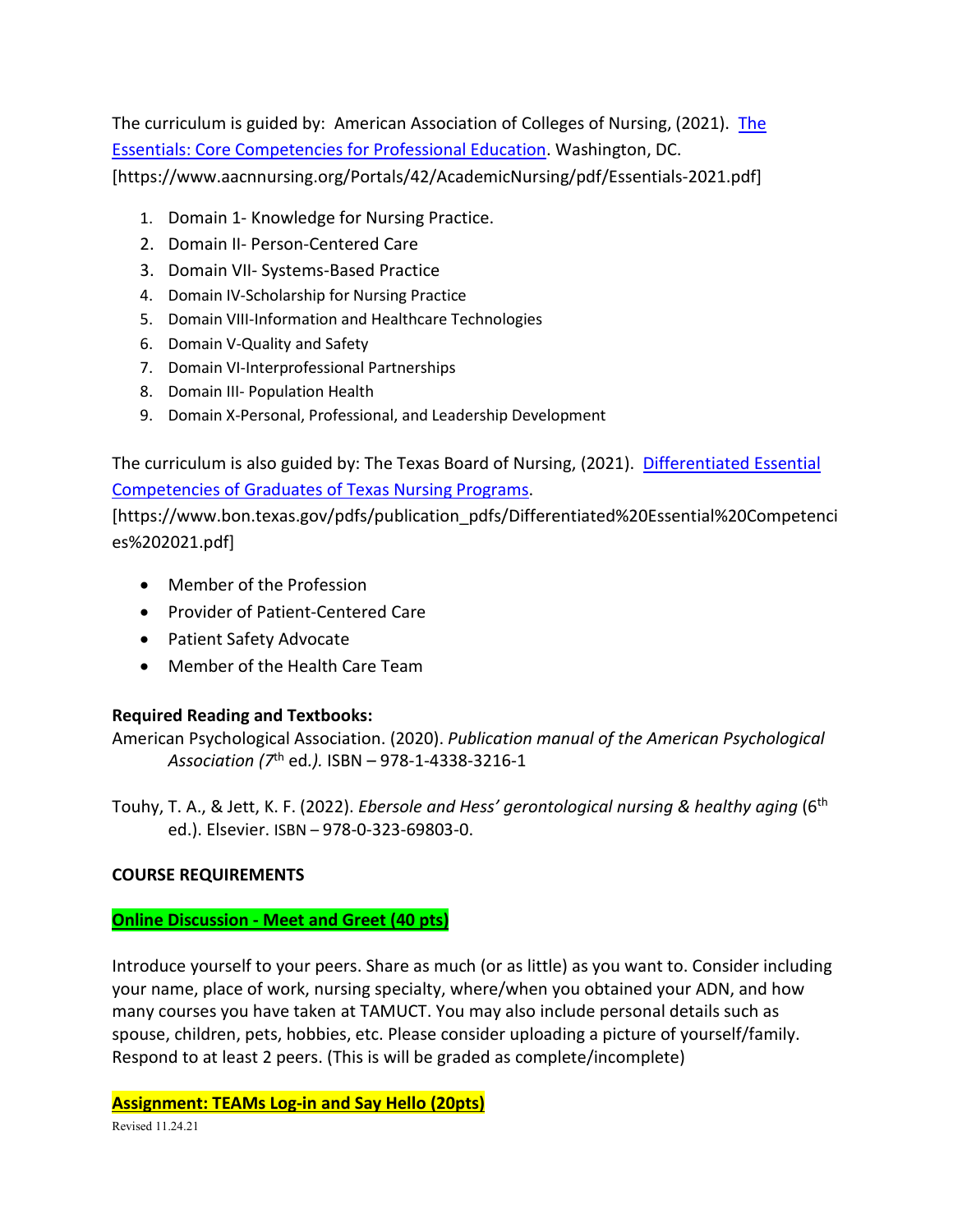Microsoft TEAMs is linked with your email through the Microsoft Suite. If you send any communication via TEAMs I will be notified both email and through TEAMs. It is an app you can put onto your phone and you can text, chat, facetime, or email directly through the app on your phone or your computer. It is a very quick way to communicate and you will have a faster turnaround time in response. You can chat with your peers as well.

#### **Quiz: Faith and Community Orientation (40pts)**

You will be contacting a patient in the community through Baylor, Scott and White's Faith and Community. You are required to have 15 hours of practicum time with a client. You will be given a client's information you will contact at least weekly throughout this 8-week course. You need to orientate to the program. The video orientation is REQUIRED and you will need to attest to listening to the video. You need the information to be successful in the course.

# *Module 1: Healthy Aging, History, Culture, Nursing Theories.*

**Online Discussion 1 – Cross-Cultural Care and Aging (50 points)**

Utilizing the information from chapter 2 of the textbook, discuss your personal beliefs regarding health and illness. Explain how your beliefs fit into the three major classifications of health belief models. Propose 4 strategies that would be helpful in planning care for elders from different cultural/ethnic backgrounds. Respond to your peers. Note the different due dates for the initial post, your responses to peers, and your answer to peer question. Follow the rubric.

### **Online Discussion Rubric - Cross-Cultural Caring and Aging**

| <b>Criteria for Evaluation</b> | 20 points | 15 points | 0 points |
|--------------------------------|-----------|-----------|----------|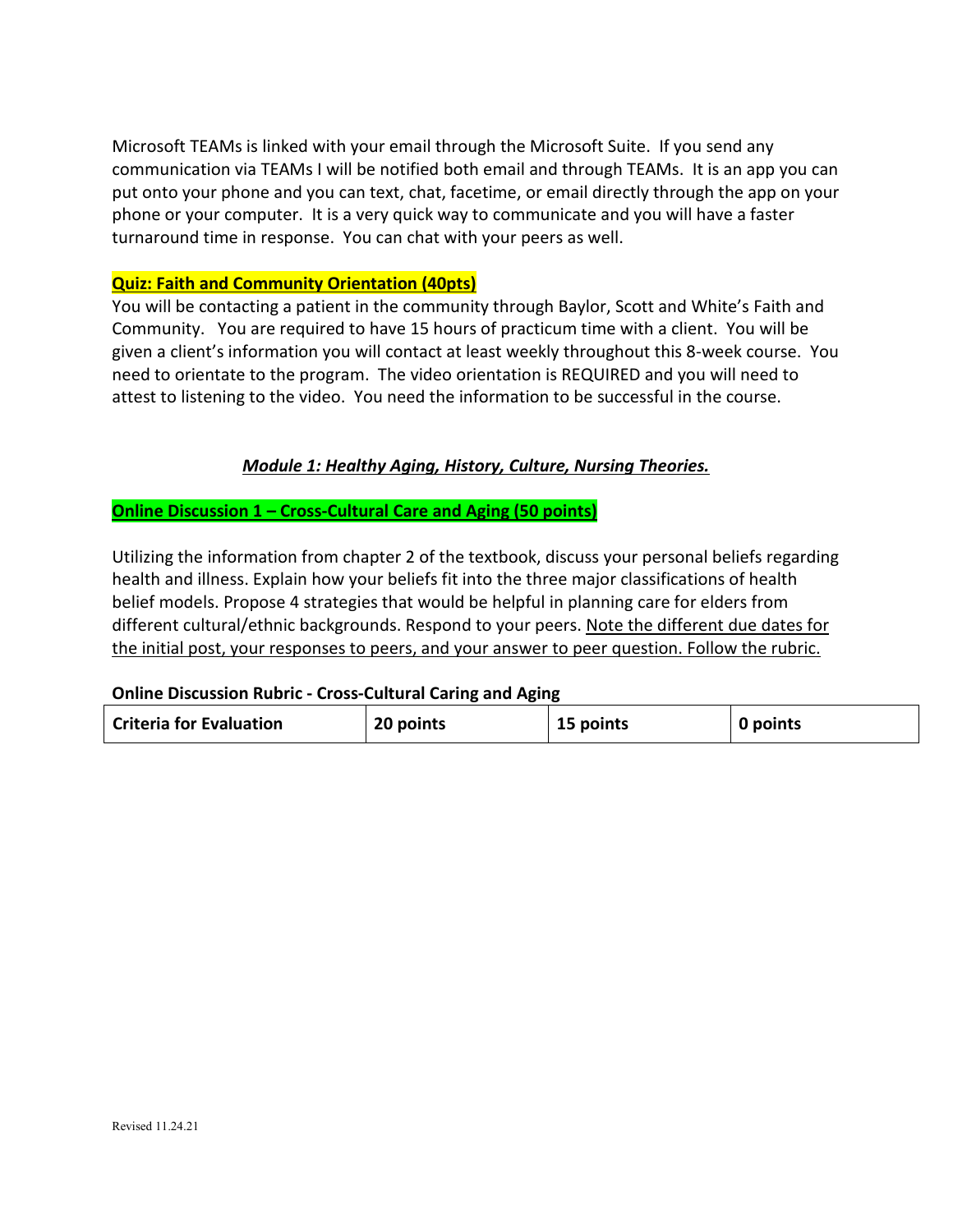| <b>Initial Post - Discuss your</b><br>personal beliefs regarding<br>health and illness<br><b>AND</b><br>Explain how your beliefs fit into<br>the three major classifications<br>of the health belief models.<br><b>AND</b><br>Propose 4 strategies that would<br>help in planning care for elders<br>from different ethnic<br>backgrounds.<br><b>AND</b><br>The initial post must contain<br>350 words or more (excluding<br>references). References must<br>include the textbook, scholarly<br>articles, and/or reliable web<br>sources. | The initial post<br>discussed personal<br>beliefs and explains<br>how personal beliefs<br>fit into the three<br>major classifications.<br>The initial post<br>proposes 4 strategies<br>that would benefit<br>elders from different<br>ethnic backgrounds.<br>The initial post<br>contains more than<br>350 words and<br>references include<br>the textbook,<br>scholarly articles,<br>and/or reliable web<br>sources. | The initial post does<br>not fully discuss<br>personal beliefs,<br>and/or it does not<br>fully discuss how<br>personal beliefs fit<br>into the three major<br>classifications.<br>The initial post is<br>superficial and does<br>not fully discuss 4<br>strategies.<br>The initial post<br>contains less than<br>350 words and/or<br>references do not<br>include the textbook,<br>scholarly articles,<br>and/or reliable web<br>sources.<br>The initial post was | Personal beliefs and<br>how they fit into the<br>three major<br>classifications are not<br>addressed, or<br>4 strategies were not<br>addressed.<br>No references, or the<br>initial post was 48<br>hours late. |
|-------------------------------------------------------------------------------------------------------------------------------------------------------------------------------------------------------------------------------------------------------------------------------------------------------------------------------------------------------------------------------------------------------------------------------------------------------------------------------------------------------------------------------------------|-----------------------------------------------------------------------------------------------------------------------------------------------------------------------------------------------------------------------------------------------------------------------------------------------------------------------------------------------------------------------------------------------------------------------|-------------------------------------------------------------------------------------------------------------------------------------------------------------------------------------------------------------------------------------------------------------------------------------------------------------------------------------------------------------------------------------------------------------------------------------------------------------------|----------------------------------------------------------------------------------------------------------------------------------------------------------------------------------------------------------------|
| <b>Criteria for Evaluation</b>                                                                                                                                                                                                                                                                                                                                                                                                                                                                                                            |                                                                                                                                                                                                                                                                                                                                                                                                                       | 24 hours late.                                                                                                                                                                                                                                                                                                                                                                                                                                                    |                                                                                                                                                                                                                |
|                                                                                                                                                                                                                                                                                                                                                                                                                                                                                                                                           | 20 points                                                                                                                                                                                                                                                                                                                                                                                                             | 10 points<br>Responses do not                                                                                                                                                                                                                                                                                                                                                                                                                                     | 0 points                                                                                                                                                                                                       |
| <b>Responses -</b><br>Comment on the initial post of<br>2 other students.<br><b>AND</b><br>Your comments should include<br>supporting rationales and/or<br>constructive suggestions and<br>ideas.<br><b>AND</b><br>Each of the 2 responses must<br>contain 100 words or more.<br>References must include the<br>textbook, scholarly articles,<br>and/or reliable web sources.                                                                                                                                                             | Both responses<br>include supporting<br>rationales and/or<br>constructive<br>suggestions and<br>ideas.<br>Both response posts<br>contain at least 100<br>words and are made<br>by the due date.<br>References include<br>the textbook,<br>scholarly articles,<br>and/or reliable web<br>sources                                                                                                                       | include supporting<br>rationales and/or<br>constructive<br>suggestions/ideas.<br>Less than 2<br>responses<br>and/or<br>Responses were 24<br>hours late.<br>and/or<br>Responses contain<br>less than 100 words<br>each.<br>References do not<br>include the textbook,                                                                                                                                                                                              | No responses<br>recorded.<br>Responses to peers<br>were more than 48<br>hours late.                                                                                                                            |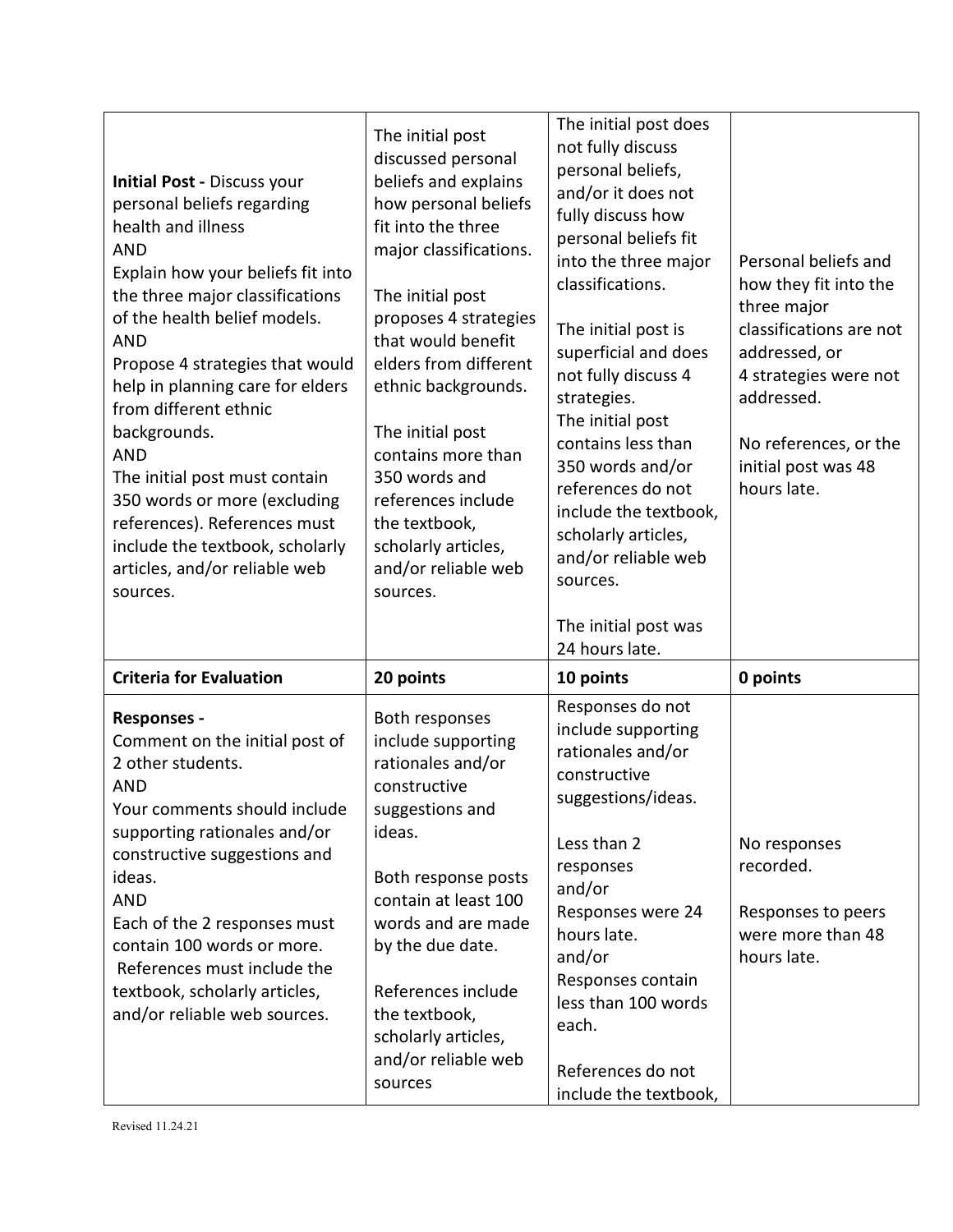|                                                                                                                                                               |                                                                                                                        | scholarly articles,<br>and/or reliable web<br>sources.                                                               |                                                                                                                                           |
|---------------------------------------------------------------------------------------------------------------------------------------------------------------|------------------------------------------------------------------------------------------------------------------------|----------------------------------------------------------------------------------------------------------------------|-------------------------------------------------------------------------------------------------------------------------------------------|
| <b>Criteria for Evaluation</b>                                                                                                                                | 10 points                                                                                                              | 5 points                                                                                                             | 0 points                                                                                                                                  |
| Grammar/Spelling/APA: No<br>grammatical and/or spelling<br>errors in all posts.<br>In-text citations and references<br>are consistent with APA<br>guidelines. | No grammatical or<br>spelling errors.<br>In-text citations and<br>references are<br>consistent with APA<br>guidelines. | 1-4 grammatical or<br>spelling errors<br>and/or<br>1-4 APA errors in the<br>in-text citations and<br>/or references. | More than 4<br>grammatical or<br>spelling errors<br>and/or<br>more than 4 APA<br>errors in the in-text<br>citations and/or<br>references. |
| Total                                                                                                                                                         | 50                                                                                                                     | 30                                                                                                                   | 0                                                                                                                                         |

Associated student learning outcomes: Explore the major psychological and sociological theories of aging. Comprehend the expected competencies of the professional nurse in providing care to the older adult across the wellness/illness continuum. Analyze strategies used in the health assessment, promotion, restoration, and maintenance of the older adult.

# **Assignment 1– Faith and Community Practicum Experience (100 points)**

Utilize what you learned in discussion 1 to perform an assessment of health beliefs and needs with your assigned client. Also include social/cultural/spiritual needs including food, transportation, and social interaction.

| Criteria For            | 10 points           | 5 points              | 0 points              |
|-------------------------|---------------------|-----------------------|-----------------------|
| Evaluation              |                     |                       |                       |
| <b>Assessment Tool-</b> | Identify the        | Assessment tool or    | No tool or scores     |
| identify the            | assessment tool or  | tools not identified. | included.             |
| assessment tool or      | tools utilized to   | OR.                   |                       |
| tools utilized to       | perform the         | Scores not included.  |                       |
| perform the             | assessment. Give    |                       |                       |
| assessment. Give        | scoring description |                       |                       |
| scoring description     | for your patient on |                       |                       |
| for your patient on     | each tool.          |                       |                       |
| each tool.              |                     |                       |                       |
| Criteria for            | 10 points           | 5 points              | 0 points              |
| Evaluation              |                     |                       |                       |
| Problems Identified-    | List and            | Listed problems but   | No problems,          |
| list and                | describe/explain    | no description or     | description/explanati |
| describe/explain        | patient problems    | explanation given.    | on identified         |
| patient problems        | identified by       |                       |                       |

### **Practicum Assignment Rubric**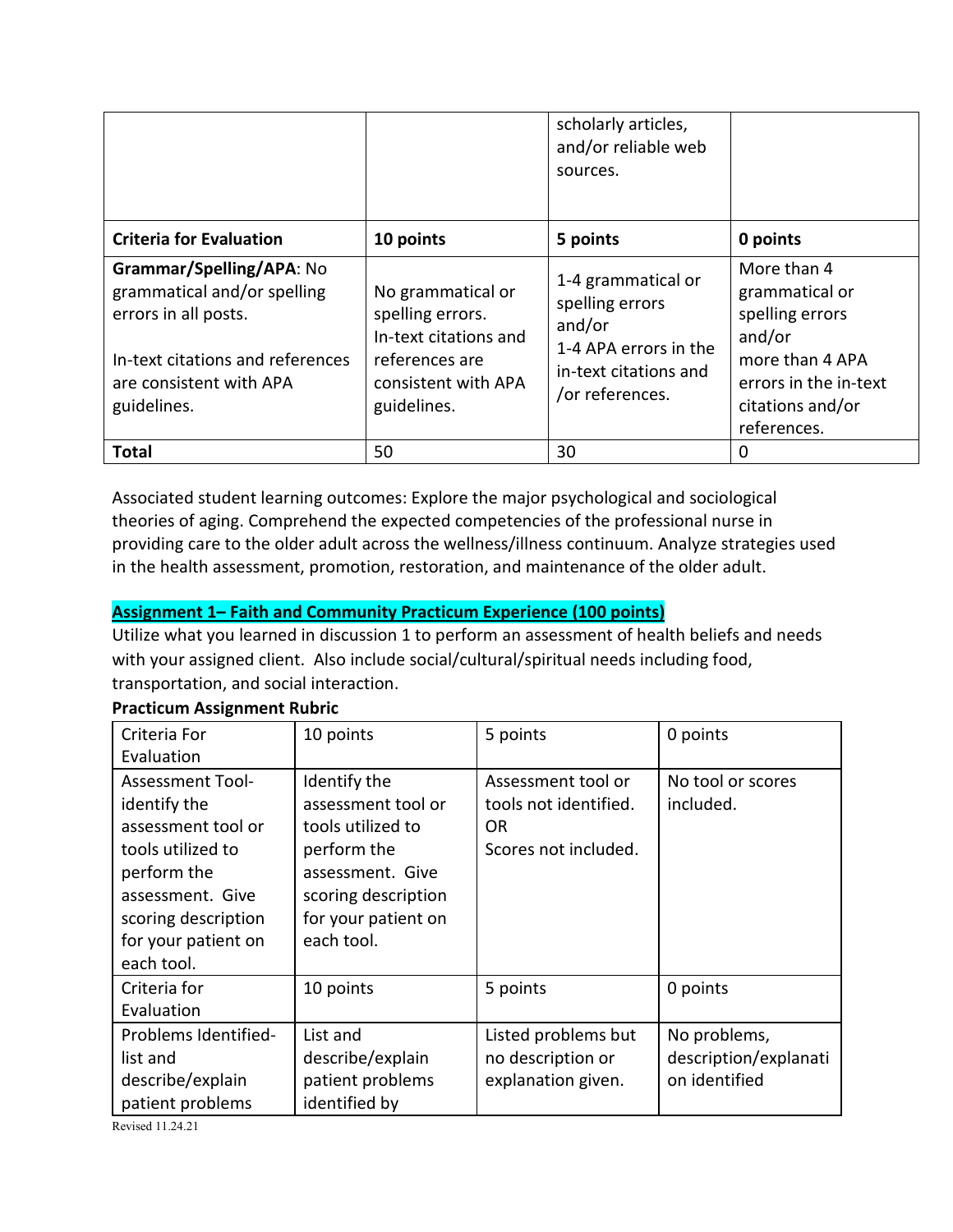| identified by<br>screening tools and | screening tools and<br>interactions. |                       |                      |
|--------------------------------------|--------------------------------------|-----------------------|----------------------|
| interactions.                        |                                      |                       |                      |
| Criteria for                         | 10 points                            | 5 points              | 0 points             |
| Evaluation                           |                                      |                       |                      |
| Learning Needs-listed                | Listed the topics of                 | Only part of learning | No learning needs    |
| the topics of needed                 | needed education                     | needs listed          | identified.          |
| education.                           |                                      |                       |                      |
| Criteria for                         | 10 points                            | 5 points              | 0 points             |
| Evaluation                           |                                      |                       |                      |
| <b>Planning For</b>                  | Lists resources                      | Lists some resources  | No resources or      |
| Intervention-Lists                   | utilized and content                 | utilized and some     | content listed.      |
| resources utilized                   | of educational                       | content of            | No references listed |
| and content of                       | intervention.                        | educational           | on log.              |
| educational                          | References included                  | intervention.         |                      |
| intervention.                        | on log                               | References included   |                      |
| References included                  |                                      | on log                |                      |
| on log.                              |                                      |                       |                      |
| Criteria for                         | 10 points                            | 5 points              | 0 points             |
| Evaluation                           |                                      |                       |                      |
| Implementation and                   | Detailed description                 | Details lacking for   | No details given for |
| Rationale of                         | of communication &                   | communication and     | communication or     |
| Intervention-detailed                | content used was                     | content.              | content.             |
| description of                       | given. Were any                      | <b>OR</b>             | No referrals         |
| communication &                      | referrals needed?                    | Did not discuss       | addressed.           |
| content used. Were                   | Explain. Give                        | referrals.            |                      |
| any referrals                        | rationale for                        | <b>OR</b>             | No rationales given. |
| needed? Explain.                     | intervention.                        | No rationales given.  |                      |
| Give rationale for                   | References included                  |                       | No references listed |
| intervention.                        | on log                               | References included   | on log.              |
| References included                  |                                      | on log                |                      |
| on log                               |                                      |                       |                      |
| Criteria for                         | 15 points                            | 10 points             | 0 points             |
| Evaluation                           |                                      |                       |                      |
| Analysis of the                      | Provided detail of the               | Lacks details of why  | No in-depth analysis |
| Intervention- Provide                | effectiveness of the                 | or why not effective. | given.               |
| detail of the                        | teaching plan for                    |                       |                      |
| effectiveness of the                 | your patient. Why                    |                       |                      |
| teaching plan for                    | was it or why was it                 |                       |                      |
| your patient. Why                    | not effective?                       |                       |                      |
| was it or why was it                 |                                      |                       |                      |
| not effective?                       |                                      |                       |                      |
| Criteria for                         | 10 points                            | 5 points              | 0 points             |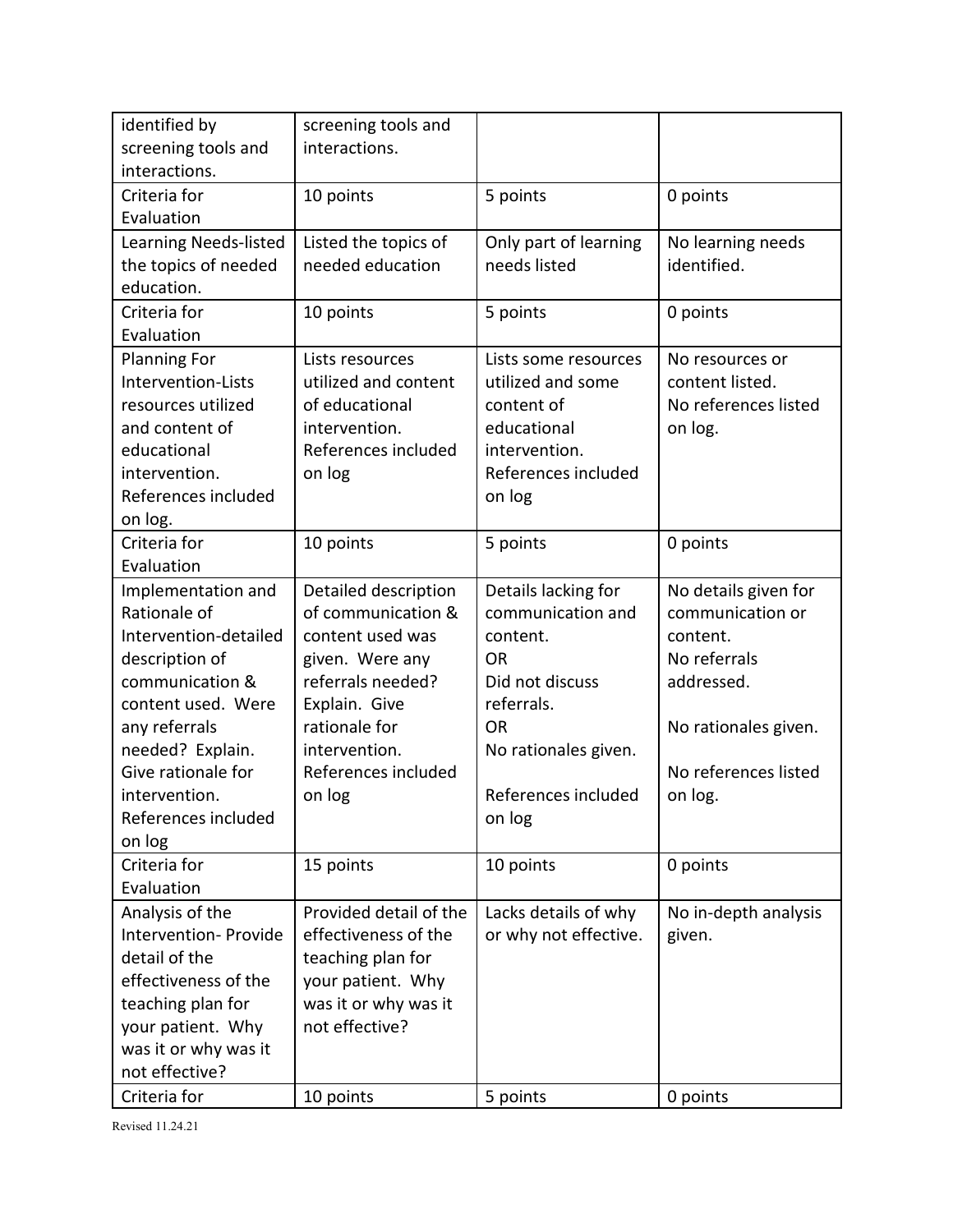| Evaluation           |                        |                            |                     |
|----------------------|------------------------|----------------------------|---------------------|
| Referrals-were any   | Addressed any          | Addressed the              | Did not address     |
| referrals needed?    | needed referrals, the  | needed agency but          | referrals.          |
| What agency and      | agency needed, and     | did not include any        |                     |
| why?                 | rationale for referral | rationale.                 |                     |
| Criteria for         | 10 points              | 5 points                   | 0 points            |
| Evaluation           |                        |                            |                     |
| Barriers-were any    | Explained any          | <b>Identified barriers</b> | No barriers or      |
| barriers identified  | barriers identified    | but did not explain        | explanation given.  |
| and how did these    | and how did these      | how the intervention       |                     |
| barriers effect the  | barriers effect the    | was affected.              |                     |
| intervention?        | intervention.          |                            |                     |
| Criteria for         | 15 points              | 8 points                   | 0 points            |
| Evaluation           |                        |                            |                     |
| Evaluation of        | Gave in-depth          | Reflection not in-         | No reflection given |
| experience-look back | reflection of          | depth                      | No needed changes   |
| at the experience    | practicum              | <b>OR</b>                  | addressed.          |
| and think about what | experience.            | <b>Successes and Short</b> |                     |
| worked, what you     | Successes and short-   | comings were not           |                     |
| would change, and    | comings were           | addressed                  |                     |
| why. What would      | addressed.             | <b>OR</b>                  |                     |
| you change?          | Student addressed      | Needed changes             |                     |
|                      | changes that would     | were not addressed.        |                     |
|                      | like to make.          |                            |                     |
| <b>Total Points</b>  | 100                    | 53                         | 0                   |

Associated student learning outcomes: Comprehend the expected competencies of the professional nurse in providing care to the older adult across the wellness/illness continuum. Examine the underlying causes of physical changes associated with the aging process.

### **Escape Room-Gerontological Issues (50pts)**

Associate student learning outcomes:

1. Comprehend the expected competencies of the professional nurse in providing care to the older adult across the wellness/illness continuum.

2. Analyze strategies used in the health assessment, promotion, restoration, and maintenance of the older adult.

3. Analyze the potential impact of health care finance structure on care of the older adult.

4. Analyze basic organizational and systems Leadership for quality care and patient safety

Read chapters 5-7 in your textbook to answer the questions in the escape room

[https://docs.google.com/forms/d/e/1FAIpQLSdVoTy\\_cBHraHsATOY8qS07IoQD\\_yCsNRISqXqFU](https://docs.google.com/forms/d/e/1FAIpQLSdVoTy_cBHraHsATOY8qS07IoQD_yCsNRISqXqFUeFg_M_-QA/viewform?usp=sf_link)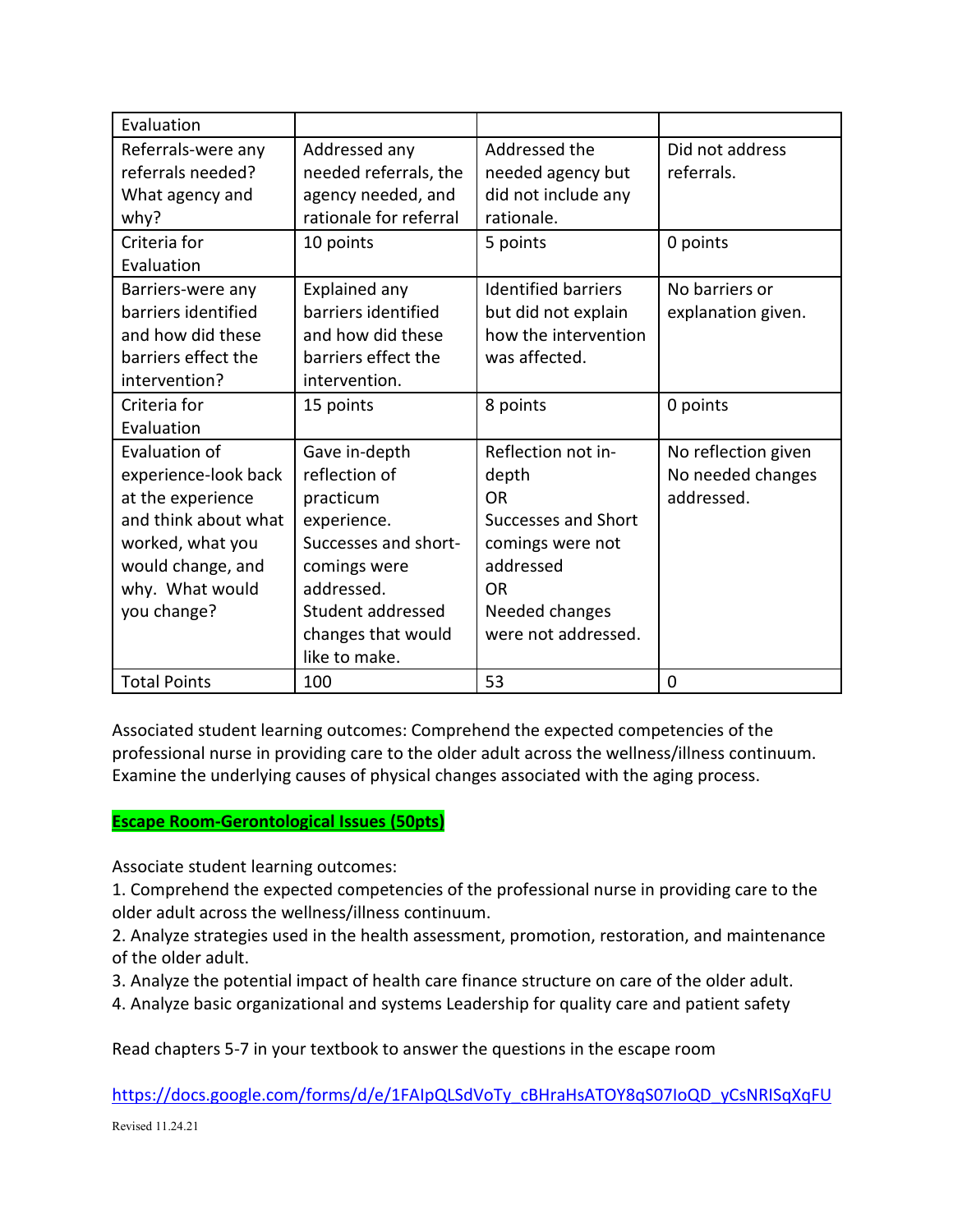## *Module 2: Foundations of Gerontological Nursing*

# **Online Discussion 2 – Safe Medication Use & Substance Use Disorders in Older Adults (50 points)**

Use the information from chapter 9 to propose (and discuss) two distinct nursing actions to increase the compliance with safe medication regimens among older adults. Use the information from chapter 24 to propose (and discuss) two distinct approaches to manage substance use/abuse in older adults. Scholarly journals and appropriate reliable websites may be utilized to enhance the posts. Note the different due dates for the initial post and your responses to peers. Follow the rubric.

| <b>Criteria for Evaluation</b>                                                                                                                                                                                                                                                                                                                                                                                                                                          | 20 points                                                                                                                                                                                                                                                                                                                                  | 15 points                                                                                                                                                                                                                                                                                                                                                                     | 0 points                                                                                                                                                          |
|-------------------------------------------------------------------------------------------------------------------------------------------------------------------------------------------------------------------------------------------------------------------------------------------------------------------------------------------------------------------------------------------------------------------------------------------------------------------------|--------------------------------------------------------------------------------------------------------------------------------------------------------------------------------------------------------------------------------------------------------------------------------------------------------------------------------------------|-------------------------------------------------------------------------------------------------------------------------------------------------------------------------------------------------------------------------------------------------------------------------------------------------------------------------------------------------------------------------------|-------------------------------------------------------------------------------------------------------------------------------------------------------------------|
| Propose and discuss 2 distinct<br>nursing actions to increase the<br>compliance with safe<br>medication regimens among<br>older adults.<br><b>AND</b><br>Propose and discuss two<br>distinct approaches to manage<br>substance use/abuse in older<br>adults.<br><b>AND</b><br>The initial post must contain<br>350 words or more (excluding<br>references).<br>References must include the<br>textbook, scholarly journals,<br>and/or appropriate reliable<br>websites. | The initial post<br>discusses 2 nursing<br>actions in detail.<br>The initial post<br>discussed 2<br>approaches to<br>manage substance<br>use/abuse in older<br>adults.<br>The initial post<br>contains more than<br>350 words.<br>References include in<br>the textbook,<br>scholarly journals,<br>and/or appropriate<br>reliable websites | The initial post does<br>not fully discuss 2<br>nursing actions.<br>The initial post does<br>not fully discuss 2<br>management<br>approaches.<br>The initial post<br>contains less than<br>350 words and/or<br>references do not<br>include in the<br>textbook, scholarly<br>journals, or<br>appropriate reliable<br>websites.<br>The initial post was<br>made after 24 hours | Nursing actions are<br>not addressed,<br>Management<br>approaches are not<br>addressed.<br>No references, or the<br>initial post was 48<br>hours late or omitted. |
| <b>Criteria for Evaluation</b>                                                                                                                                                                                                                                                                                                                                                                                                                                          | 20 points                                                                                                                                                                                                                                                                                                                                  | 10 points                                                                                                                                                                                                                                                                                                                                                                     | 0 points                                                                                                                                                          |

#### **Online Discussion Rubric – Safe Medication Use & Substance Use Disorders in Older Adults**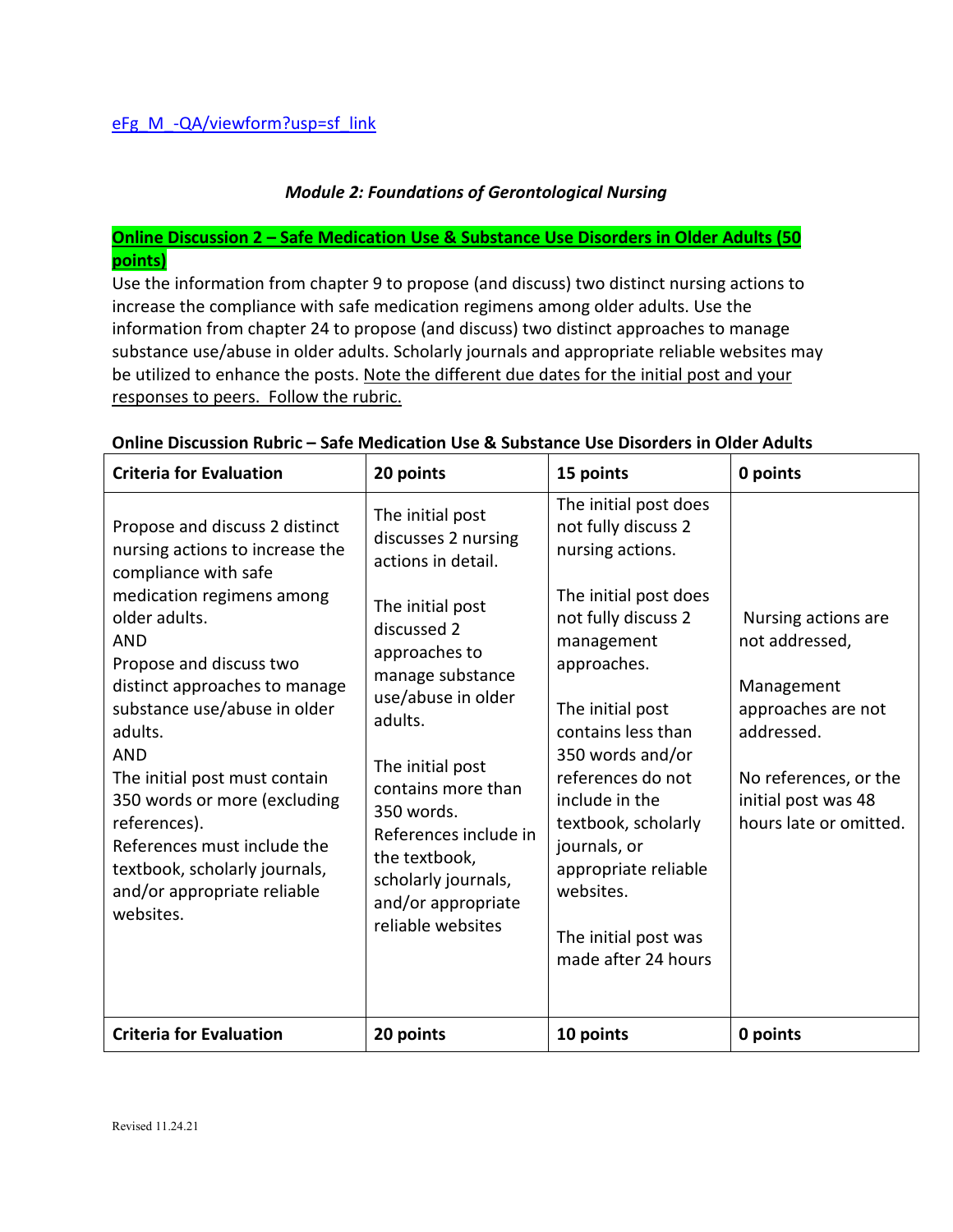| <b>Responses -</b><br>Comment on the initial post of<br>2 other students.<br><b>AND</b><br>Your comments should include<br>supporting rationales and/or<br>constructive suggestions and<br>ideas.<br><b>AND</b><br>Each of the 2 responses must<br>contain 100 words or more.<br>References must include the<br>textbook, scholarly articles,<br>and/or reliable web sources. | Comment on the<br>initial post of 2 other<br>students.<br>Your comments<br>should include<br>supporting rationales<br>and/or constructive<br>suggestions and<br>ideas.<br>Each of the 2<br>responses must<br>contain 100 words or<br>more.<br>References must<br>include the textbook,<br>scholarly articles,<br>and/or reliable web<br>sources. | Responses do not<br>include supporting<br>rationales and/or<br>constructive<br>suggestions/ideas.<br>Less than 2<br>responses<br>and/or<br>Responses were 24<br>hours late.<br>and/or<br>Responses contain<br>less than 100 words<br>each.<br>references do not<br>include the textbook,<br>scholarly articles,<br>and/or reliable web<br>sources. | No supportive<br>rationales or<br>constructive<br>suggestions/ideas<br>were included.<br>Responses to peers<br>were more than 48<br>hours late.<br>No references were<br>included. |
|-------------------------------------------------------------------------------------------------------------------------------------------------------------------------------------------------------------------------------------------------------------------------------------------------------------------------------------------------------------------------------|--------------------------------------------------------------------------------------------------------------------------------------------------------------------------------------------------------------------------------------------------------------------------------------------------------------------------------------------------|----------------------------------------------------------------------------------------------------------------------------------------------------------------------------------------------------------------------------------------------------------------------------------------------------------------------------------------------------|------------------------------------------------------------------------------------------------------------------------------------------------------------------------------------|
| <b>Criteria for Evaluation</b>                                                                                                                                                                                                                                                                                                                                                | 10 points                                                                                                                                                                                                                                                                                                                                        | 5 points                                                                                                                                                                                                                                                                                                                                           | 0 points                                                                                                                                                                           |
| Grammar/Spelling/APA: No<br>grammatical and/or spelling<br>errors in all posts.<br>In-text citations and references<br>are consistent with APA<br>guidelines.<br><b>Total</b>                                                                                                                                                                                                 | No grammatical or<br>spelling errors. In-<br>text citations and<br>references are<br>consistent with APA<br>guidelines.<br>50                                                                                                                                                                                                                    | 1-4 grammatical or<br>spelling errors<br>and/or<br>1-4 APA errors in the<br>in-text citations and<br>/or references.<br>30                                                                                                                                                                                                                         | More than 4<br>grammatical or<br>spelling errors<br>and/or<br>more than 4 APA<br>errors in the in-text<br>citations and/or<br>references.<br>$\mathbf 0$                           |
|                                                                                                                                                                                                                                                                                                                                                                               |                                                                                                                                                                                                                                                                                                                                                  |                                                                                                                                                                                                                                                                                                                                                    |                                                                                                                                                                                    |

Associated student learning outcomes: Comprehend the expected competencies of the professional nurse in providing care to the older adult across the wellness/illness continuum. Examine the underlying causes of physical changes associated with the aging process. Identify risk factors associated with aging that impact health and nursing care.

# **Assignment 2 – Faith and Community Practicum Experience (100 points)**

Perform a medication history. Identify risks for polypharmacy, interactions with over-thecounter drugs/herbals/supplements, and consider physiologic changes related to aging. **Practicum Assignment Rubric**

Criteria For 10 points 10 points 15 points 10 points

Revised 11.24.21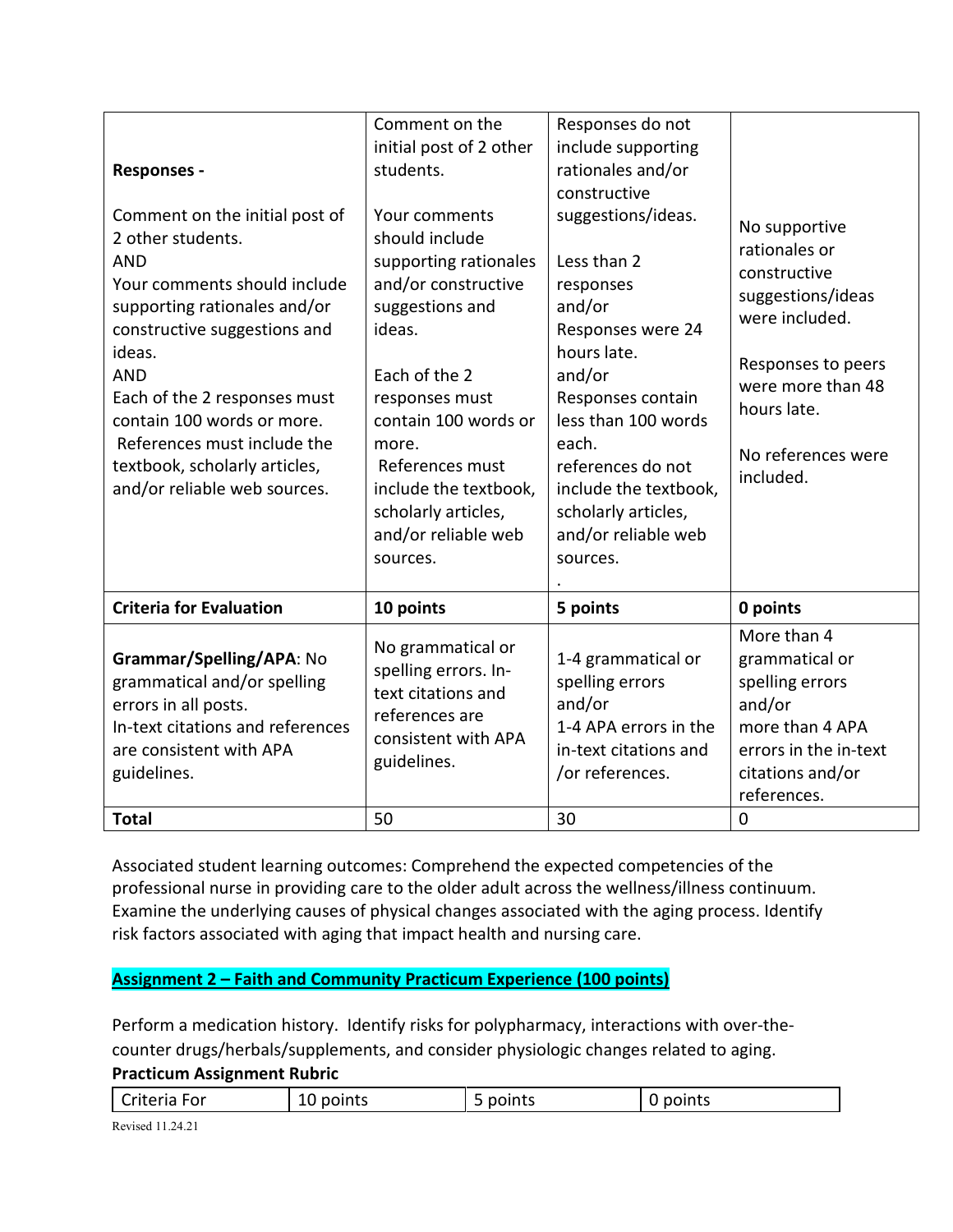| Evaluation                                                                                                                                                                                                      |                                                                                                                                                                     |                                                                                                                          |                                                                                                         |
|-----------------------------------------------------------------------------------------------------------------------------------------------------------------------------------------------------------------|---------------------------------------------------------------------------------------------------------------------------------------------------------------------|--------------------------------------------------------------------------------------------------------------------------|---------------------------------------------------------------------------------------------------------|
| <b>Assessment Tool-</b><br>identify the<br>assessment tool or<br>tools utilized to<br>perform the<br>assessment. Give<br>scoring description<br>for your patient on<br>each tool.<br>Criteria for<br>Evaluation | Identify the<br>assessment tool or<br>tools utilized to<br>perform the<br>assessment. Give<br>scoring description<br>for your patient on<br>each tool.<br>10 points | Assessment tool or<br>tools not identified.<br><b>OR</b><br>Scores not included.<br>5 points                             | No tool or scores<br>included.<br>0 points                                                              |
| Problems Identified-<br>list and<br>describe/explain<br>patient problems<br>identified by<br>screening tools and<br>interactions.                                                                               | List and<br>describe/explain<br>patient problems<br>identified by<br>screening tools and<br>interactions.                                                           | Listed problems but<br>no description or<br>explanation given.                                                           | No problems,<br>description/explanation<br>identified                                                   |
| Criteria for<br>Evaluation                                                                                                                                                                                      | 10 points                                                                                                                                                           | 5 points                                                                                                                 | 0 points                                                                                                |
| Learning Needs-<br>listed the topics of<br>needed education.                                                                                                                                                    | Listed the topics of<br>needed education                                                                                                                            | Only part of learning<br>needs listed                                                                                    | No learning needs<br>identified.                                                                        |
| Criteria for<br>Evaluation                                                                                                                                                                                      | 10 points                                                                                                                                                           | 5 points                                                                                                                 | 0 points                                                                                                |
| <b>Planning For</b><br>Intervention-Lists<br>resources utilized<br>and content of<br>educational<br>intervention.<br>References included<br>on log.                                                             | Lists resources<br>utilized and content<br>of educational<br>intervention.<br>References included<br>on log                                                         | Lists some resources<br>utilized and some<br>content of<br>educational<br>intervention.<br>References included<br>on log | No resources or<br>content listed.<br>No references listed on<br>log.                                   |
| Criteria for<br>Evaluation                                                                                                                                                                                      | 10 points                                                                                                                                                           | 5 points                                                                                                                 | 0 points                                                                                                |
| Implementation and<br>Rationale of<br>Intervention-<br>detailed description<br>of communication &<br>content used. Were<br>any referrals                                                                        | Detailed description<br>of communication &<br>content used was<br>given. Were any<br>referrals needed?<br>Explain. Give<br>rationale for                            | Details lacking for<br>communication and<br>content.<br><b>OR</b><br>Did not discuss<br>referrals.<br><b>OR</b>          | No details given for<br>communication or<br>content.<br>No referrals addressed.<br>No rationales given. |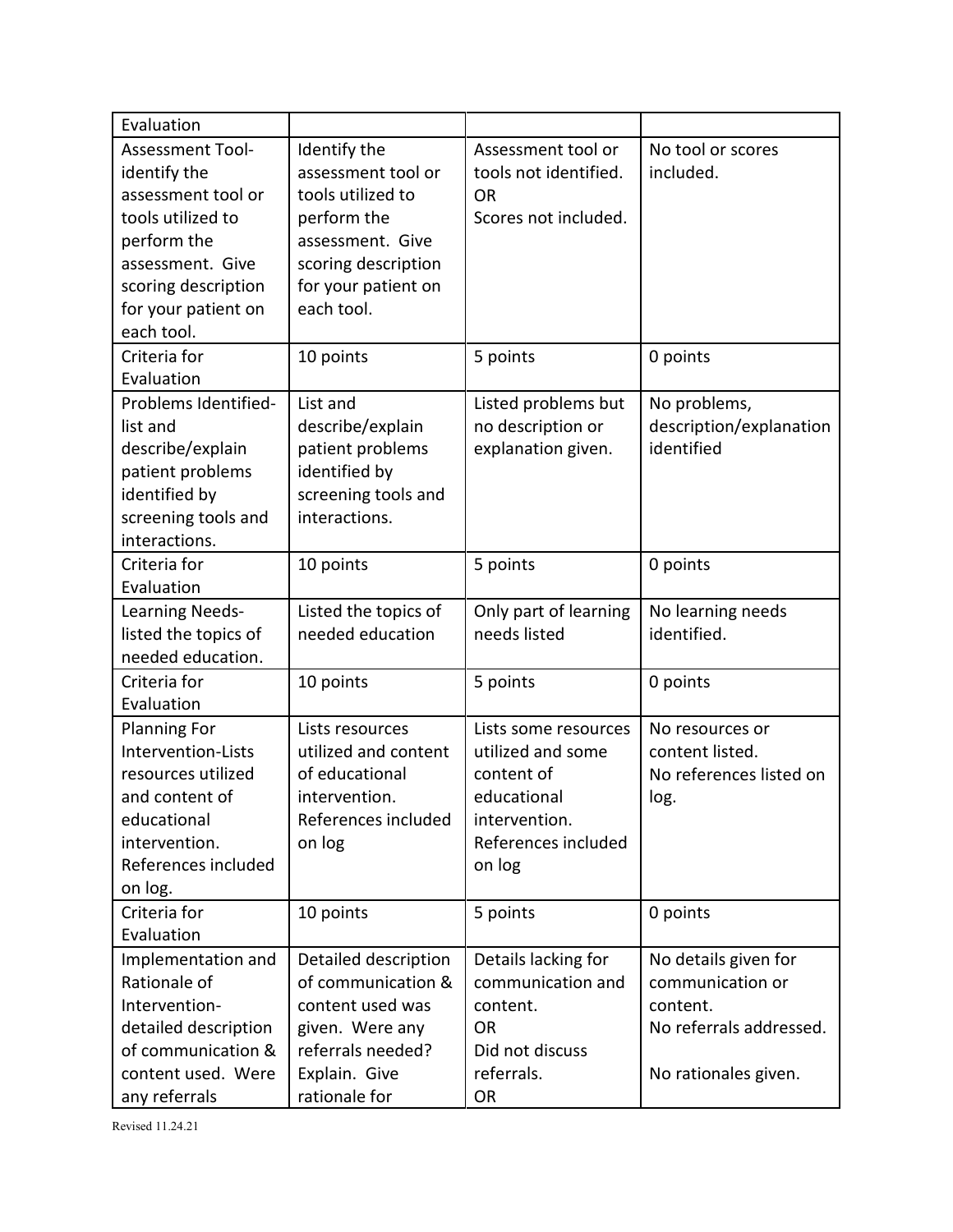| needed? Explain.      | intervention.         | No rationales given.       | No references listed on |
|-----------------------|-----------------------|----------------------------|-------------------------|
| Give rationale for    | References included   |                            | log.                    |
| intervention.         | on log                | References included        |                         |
| References included   |                       | on log                     |                         |
| on log                |                       |                            |                         |
| Criteria for          | 15 points             | 10 points                  | 0 points                |
| Evaluation            |                       |                            |                         |
| Analysis of the       | Provided detail of    | Lacks details of why       | No in-depth analysis    |
| Intervention-         | the effectiveness of  | or why not effective.      | given.                  |
| Provide detail of the | the teaching plan for |                            |                         |
| effectiveness of the  | your patient. Why     |                            |                         |
| teaching plan for     | was it or why was it  |                            |                         |
| your patient. Why     | not effective?        |                            |                         |
| was it or why was it  |                       |                            |                         |
| not effective?        |                       |                            |                         |
| Criteria for          | 10 points             | 5 points                   | 0 points                |
| Evaluation            |                       |                            |                         |
| Referrals-were any    | Addressed any         | Addressed the              | Did not address         |
| referrals needed?     | needed referrals,     | needed agency but          | referrals.              |
| What agency and       | the agency needed,    | did not include any        |                         |
| why?                  | and rationale for     | rationale.                 |                         |
|                       | referral              |                            |                         |
| Criteria for          | 10 points             | 5 points                   | 0 points                |
| Evaluation            |                       |                            |                         |
| Barriers-were any     | Explained any         | <b>Identified barriers</b> | No barriers or          |
| barriers identified   | barriers identified   | but did not explain        | explanation given.      |
| and how did these     | and how did these     | how the                    |                         |
| barriers effect the   | barriers effect the   | intervention was           |                         |
| intervention?         | intervention.         | affected.                  |                         |
| Criteria for          | 15 points             | 8 points                   | 0 points                |
| Evaluation            |                       |                            |                         |
| Evaluation of         | Gave in-depth         | Reflection not in-         | No reflection given     |
| experience-look       | reflection of         | depth                      | No needed changes       |
| back at the           | practicum             | <b>OR</b>                  | addressed.              |
| experience and think  | experience.           | Successes and Short        |                         |
| about what worked,    | Successes and short-  | comings were not           |                         |
| what you would        | comings were          | addressed                  |                         |
| change, and why.      | addressed.            | <b>OR</b>                  |                         |
| What would you        | Student addressed     | Needed changes             |                         |
| change?               | changes that would    | were not addressed.        |                         |
|                       | like to make.         |                            |                         |
| <b>Total Points</b>   | 100                   | 53                         | 0                       |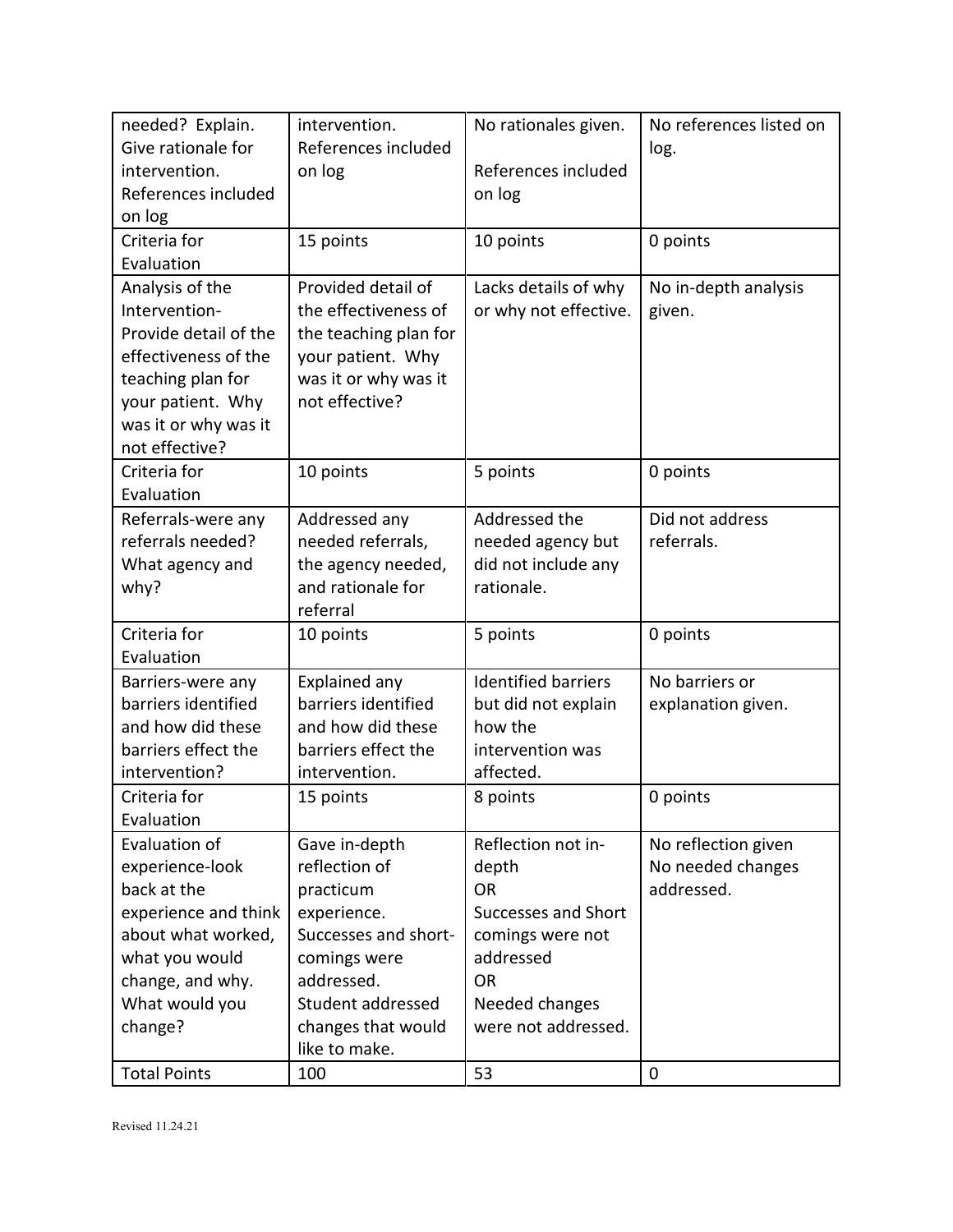# *Module 3: Chronic Disorders in Older Adults*

Associated student learning outcomes: Comprehend the expected competencies of the professional nurse in providing care to the older adult across the wellness/illness continuum. Examine the underlying causes of physical changes associated with the aging process. Identify risk factors associated with aging that impact health and nursing care.0

### **Online Discussion 3 – Theoretical Frameworks (50 points)**

Read chapter 17. Discuss one of the theoretical frameworks for chronic illness presented in this chapter. Consider the framework you selected and illustrate it with a clear example. Make up a scenario *that illustrates your understanding of the nurse's role within this framework*. Scholarly journal articles may be utilized to enhance your post. Note the different due dates for the initial post, your responses to peers, and your answer to peer question. Follow the rubric.

| <b>Criteria for Evaluation</b>                                                                                                                                                                                                                                                                                                                                                                                                                                                                                                       | <b>20 Points</b>                                                                                                                                                                                                                                                                                                                                                                        | <b>15 Points</b>                                                                                                                                                                                                                                                                                                                                              | 0 points                                                                                                                                                                                       |
|--------------------------------------------------------------------------------------------------------------------------------------------------------------------------------------------------------------------------------------------------------------------------------------------------------------------------------------------------------------------------------------------------------------------------------------------------------------------------------------------------------------------------------------|-----------------------------------------------------------------------------------------------------------------------------------------------------------------------------------------------------------------------------------------------------------------------------------------------------------------------------------------------------------------------------------------|---------------------------------------------------------------------------------------------------------------------------------------------------------------------------------------------------------------------------------------------------------------------------------------------------------------------------------------------------------------|------------------------------------------------------------------------------------------------------------------------------------------------------------------------------------------------|
| <b>Initial Post - Content:</b><br>Discuss/Explain one of the<br>theoretical frameworks for<br>chronic illness from Chapter 17.<br><b>AND</b><br>Consider the framework you<br>selected and illustrate it with an<br>example. Describe a scenario<br>that illustrates your<br>understanding of the nurse's<br>role within this framework.<br><b>AND</b><br>The initial post must contain<br>350 words or more (excluding<br>references). References must<br>include the textbook, scholarly<br>articles, and/or reliable<br>websites. | The initial post<br>discussed one of the<br>theoretical<br>frameworks for<br>chronic illness.<br>The initial post<br>illustrates application<br>of the framework. An<br>example of the<br>nurse's role is given<br>in a scenario.<br>The initial post<br>contains more than<br>350 words.<br>References include<br>the textbook,<br>scholarly articles,<br>and/or reliable<br>websites. | The initial post does<br>not fully discuss one<br>of the theoretical<br>frameworks for<br>chronic illness.<br>The initial post is<br>superficial and does<br>not give a clear<br>example/scenario.<br>The initial post<br>contains less than<br>350 words.<br>References do not<br>include the textbook<br>scholarly article,<br>and/or reliable<br>websites. | One of the theoretical<br>frameworks for<br>chronic illness was not<br>discussed.<br>Example/scenario<br>were not given.<br>No references or the<br>initial post was 48<br>hours late/omitted. |
| <b>Criteria for Evaluation</b>                                                                                                                                                                                                                                                                                                                                                                                                                                                                                                       | 20 points                                                                                                                                                                                                                                                                                                                                                                               | 10 points                                                                                                                                                                                                                                                                                                                                                     | 0 points                                                                                                                                                                                       |
| Comment on the initial post of<br>2 other students.<br>Your comments should include                                                                                                                                                                                                                                                                                                                                                                                                                                                  | Both responses<br>include supporting<br>rationales and/or<br>constructive                                                                                                                                                                                                                                                                                                               | Responses do not<br>include supporting<br>rationales and/or<br>constructive                                                                                                                                                                                                                                                                                   | No supportive<br>rationales or<br>constructive<br>suggestions/ideas                                                                                                                            |

#### **Online Discussion Rubric – Theoretical Frameworks**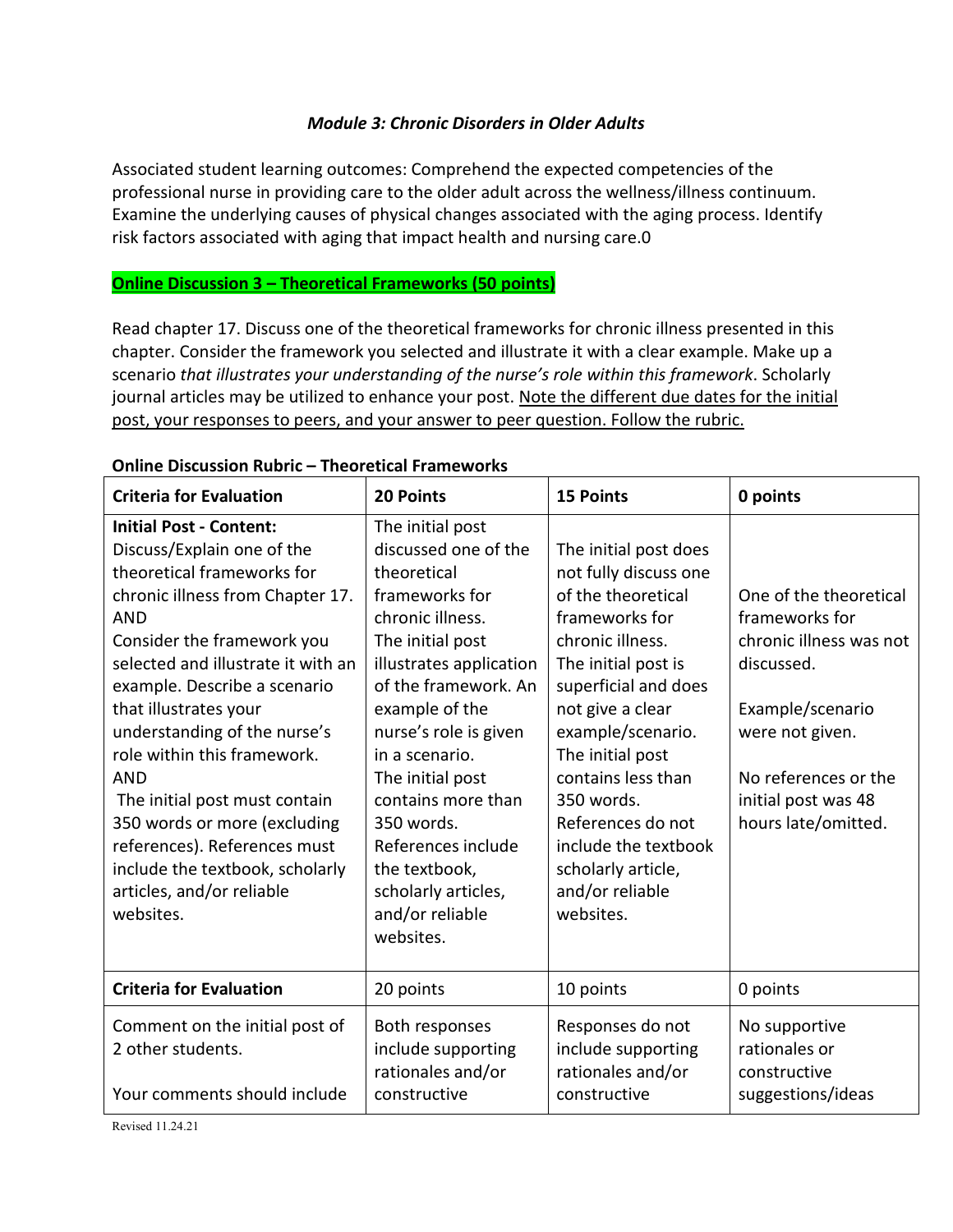|                                                              | suggestions and      | suggestions/ideas.    | were included.        |
|--------------------------------------------------------------|----------------------|-----------------------|-----------------------|
| supporting rationales and/or<br>constructive suggestions and | ideas.               |                       |                       |
|                                                              |                      |                       |                       |
| ideas.                                                       |                      | Less than 2 responses | Responses to peers    |
|                                                              | Both response posts  | and/or                | were more than 48     |
| Each of the 2 responses must                                 | contain at least 100 | Responses were 24     | hours late.           |
| contain 100 words or more.                                   | words and are made   | hours late.           |                       |
|                                                              | by the due date.     | and/or                | No references were    |
| References must include the                                  |                      | Responses contain     | included.             |
| textbook, scholarly articles,                                | References include   | less than 100 words   |                       |
| and/or reliable web sources.                                 | the textbook,        | each.                 |                       |
|                                                              | scholarly articles,  | References do not     |                       |
|                                                              | and/or reliable web  | include the textbook, |                       |
|                                                              | sources              | scholarly articles,   |                       |
|                                                              |                      |                       |                       |
|                                                              |                      | and/or reliable web   |                       |
|                                                              |                      | sources.              |                       |
|                                                              |                      |                       |                       |
|                                                              |                      |                       |                       |
| <b>Criteria for Evaluation</b>                               | 10 points            | 5 points              | 0 points              |
|                                                              |                      |                       | More than 4           |
| Grammar/Spelling/APA: No                                     | No grammatical or    | 1-4 grammatical or    | grammatical or        |
| grammatical and/or spelling                                  | spelling errors. In- | spelling errors       | spelling errors       |
| errors in all posts.                                         | text citations and   | and/or                | and/or                |
| In-text citations and references                             | references are       | 1-4 APA errors in the | more than 4 APA       |
| are consistent with APA                                      | consistent with APA  | in-text citations and | errors in the in-text |
| guidelines.                                                  | guidelines.          | /or references.       | citations and/or      |
|                                                              |                      |                       | references.           |

Associated student learning outcomes: Analyze strategies used in the health promotion, restoration, and maintenance of the older adult. Comprehend the expected competencies of the professional nurse in providing care to the older adult across the wellness/illness continuum. Explore the major psychological and sociological theories of aging.

# **Assignment 3 – Faith and Community Practicum Field Work Experience (100 points) Practicum Field Work Assignment Rubric**

Interview your client to determine if the residence where they reside is safe for them. Consider fall risks, mobility, lighting, and their vision and hearing.

| Criteria For            | 10 points          | 5 points              | 0 points          |
|-------------------------|--------------------|-----------------------|-------------------|
| Evaluation              |                    |                       |                   |
| <b>Assessment Tool-</b> | Identify the       | Assessment tool or    | No tool or scores |
| identify the            | assessment tool or | tools not identified. | included.         |
| assessment tool or      | tools utilized to  | OR                    |                   |
| tools utilized to       | perform the        | Scores not included.  |                   |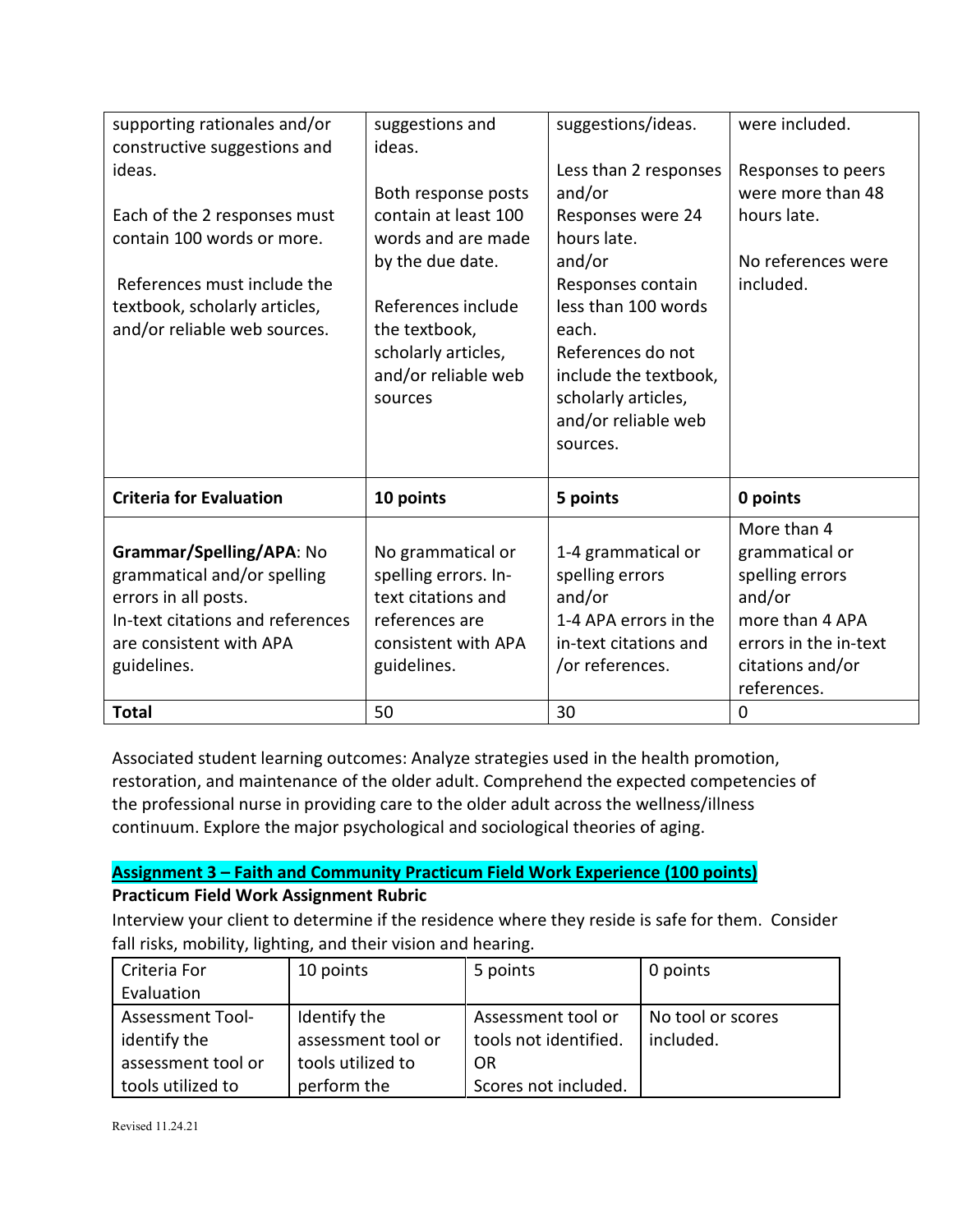| perform the          | assessment. Give     |                       |                         |
|----------------------|----------------------|-----------------------|-------------------------|
| assessment. Give     | scoring description  |                       |                         |
| scoring description  | for your patient on  |                       |                         |
| for your patient on  | each tool.           |                       |                         |
| each tool.           |                      |                       |                         |
| Criteria for         | 10 points            | 5 points              | 0 points                |
| Evaluation           |                      |                       |                         |
| Problems Identified- | List and             | Listed problems but   | No problems,            |
| list and             | describe/explain     | no description or     | description/explanation |
| describe/explain     | patient problems     | explanation given.    | identified              |
| patient problems     | identified by        |                       |                         |
| identified by        | screening tools and  |                       |                         |
| screening tools and  | interactions.        |                       |                         |
| interactions.        |                      |                       |                         |
| Criteria for         | 10 points            | 5 points              | 0 points                |
| Evaluation           |                      |                       |                         |
| Learning Needs-      | Listed the topics of | Only part of learning | No learning needs       |
| listed the topics of | needed education     | needs listed          | identified.             |
| needed education.    |                      |                       |                         |
| Criteria for         | 10 points            | 5 points              | 0 points                |
| Evaluation           |                      |                       |                         |
| <b>Planning For</b>  | Lists resources      | Lists some resources  | No resources or         |
| Intervention-Lists   | utilized and content | utilized and some     | content listed.         |
| resources utilized   | of educational       | content of            | No references listed on |
| and content of       | intervention.        | educational           | log.                    |
| educational          | References included  | intervention.         |                         |
| intervention.        | on log               | References included   |                         |
| References included  |                      | on log                |                         |
| on log.              |                      |                       |                         |
| Criteria for         | 10 points            | 5 points              | 0 points                |
| Evaluation           |                      |                       |                         |
| Implementation and   | Detailed description | Details lacking for   | No details given for    |
| Rationale of         | of communication &   | communication and     | communication or        |
| Intervention-        | content used was     | content.              | content.                |
| detailed description | given. Were any      | OR.                   | No referrals addressed. |
| of communication &   | referrals needed?    | Did not discuss       |                         |
| content used. Were   | Explain. Give        | referrals.            | No rationales given.    |
| any referrals        | rationale for        | <b>OR</b>             |                         |
| needed? Explain.     | intervention.        | No rationales given.  | No references listed on |
| Give rationale for   | References included  |                       | log.                    |
| intervention.        | on log               | References included   |                         |
| References included  |                      | on log                |                         |
| on log               |                      |                       |                         |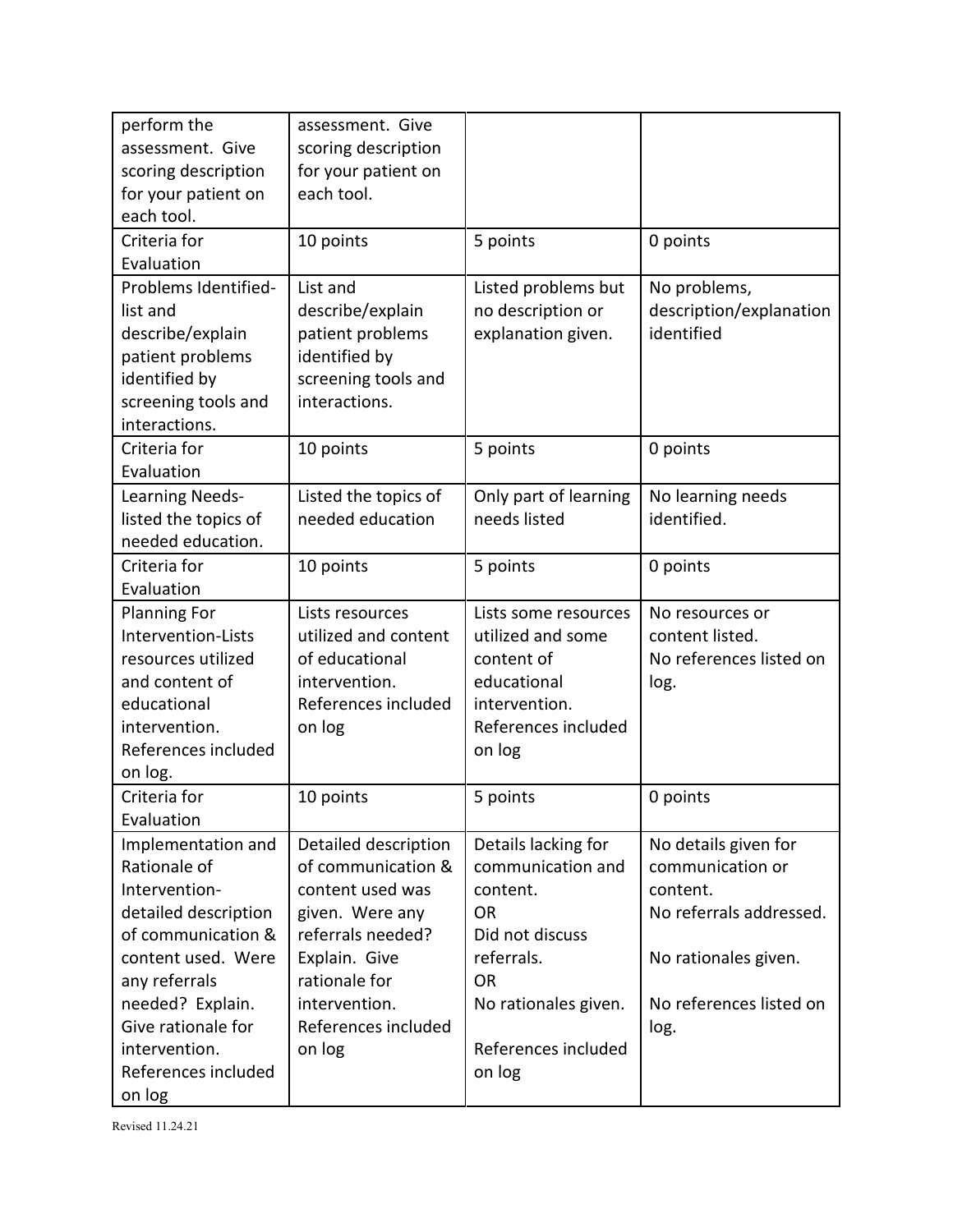| Criteria for          | 15 points             | 10 points                  | 0 points             |
|-----------------------|-----------------------|----------------------------|----------------------|
| Evaluation            |                       |                            |                      |
| Analysis of the       | Provided detail of    | Lacks details of why       | No in-depth analysis |
| Intervention-         | the effectiveness of  | or why not effective.      | given.               |
| Provide detail of the | the teaching plan for |                            |                      |
| effectiveness of the  | your patient. Why     |                            |                      |
| teaching plan for     | was it or why was it  |                            |                      |
| your patient. Why     | not effective?        |                            |                      |
| was it or why was it  |                       |                            |                      |
| not effective?        |                       |                            |                      |
| Criteria for          | 10 points             | 5 points                   | 0 points             |
| Evaluation            |                       |                            |                      |
| Referrals-were any    | Addressed any         | Addressed the              | Did not address      |
| referrals needed?     | needed referrals,     | needed agency but          | referrals.           |
| What agency and       | the agency needed,    | did not include any        |                      |
| why?                  | and rationale for     | rationale.                 |                      |
|                       | referral              |                            |                      |
| Criteria for          | 10 points             | 5 points                   | 0 points             |
| Evaluation            |                       |                            |                      |
| Barriers-were any     | Explained any         | <b>Identified barriers</b> | No barriers or       |
| barriers identified   | barriers identified   | but did not explain        | explanation given.   |
| and how did these     | and how did these     | how the                    |                      |
| barriers effect the   | barriers effect the   | intervention was           |                      |
| intervention?         | intervention.         | affected.                  |                      |
| Criteria for          | 15 points             | 8 points                   | 0 points             |
| Evaluation            |                       |                            |                      |
| Evaluation of         | Gave in-depth         | Reflection not in-         | No reflection given  |
| experience-look       | reflection of         | depth                      | No needed changes    |
| back at the           | practicum             | <b>OR</b>                  | addressed.           |
| experience and think  | experience.           | <b>Successes and Short</b> |                      |
| about what worked,    | Successes and short-  | comings were not           |                      |
| what you would        | comings were          | addressed                  |                      |
| change, and why.      | addressed.            | <b>OR</b>                  |                      |
| What would you        | Student addressed     | Needed changes             |                      |
| change?               | changes that would    | were not addressed.        |                      |
|                       | like to make.         |                            |                      |
| <b>Total Points</b>   | 100                   | 53                         | $\mathbf 0$          |

Associated student learning outcomes: Comprehend the expected competencies of the professional nurse in providing care to the older adult across the wellness/illness continuum. Examine the underlying causes of physical changes associated with the aging process. Explore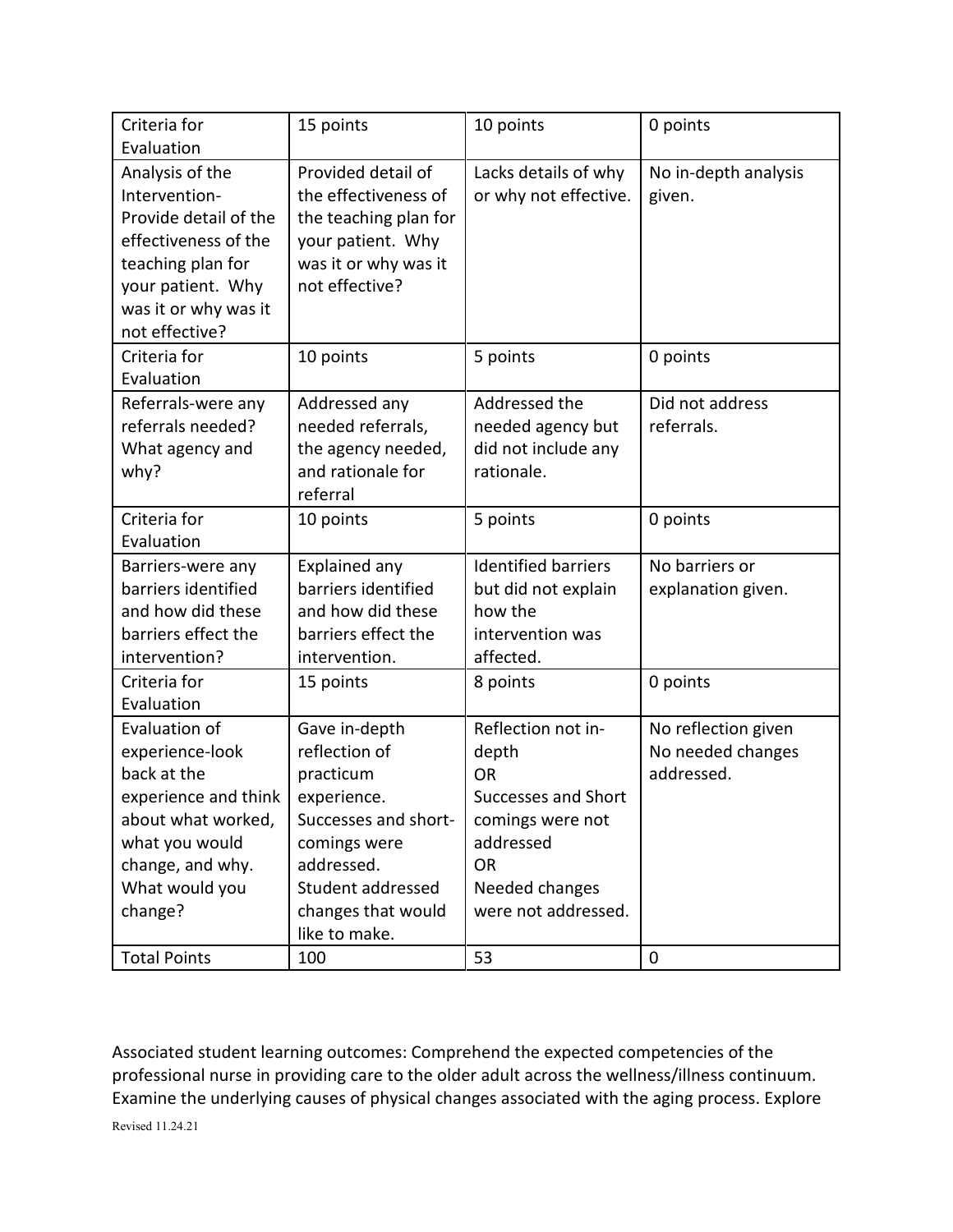the major psychological and sociological theories of aging.

#### **Paper 2: Neurocognitive Disorders and Communication (125 points)**

Read chapters 23 and 25 in your textbook. In a scholarly paper, discuss 3 appropriate communication techniques that can be used with patients who have neurocognitive disorders. Include an example of each communication technique. Scholarly articles may be used to support the use of the technique. Write this scholarly paper from the perspective of a *professional caregiver who is educating another professional caregiver.* Important: *You must use language that is appropriate for educating a fellow professional (such as a new nurse)!* You must use APA headings that correspond to the criteria in the rubric. The body of this paper should be a narrative of at least 3 pages and no more than 5 pages. Your paper must also have a cover page and a reference page. The cover page and the reference page are not counted in the 3-5 pages. Do not write an abstract. Follow the grading rubric for this assignment.

#### **Submit as a Word Document in Canvas.**

| <b>Criteria for Evaluation</b>                                                                                                                                                                           | 150 points                                                                                                                                     | 75 points                                                                                   | 0 points                                  |
|----------------------------------------------------------------------------------------------------------------------------------------------------------------------------------------------------------|------------------------------------------------------------------------------------------------------------------------------------------------|---------------------------------------------------------------------------------------------|-------------------------------------------|
| An introductory paragraph<br>introduces the topic.                                                                                                                                                       | Introduction is clear<br>and concise.<br>(20 points)                                                                                           | The introduction is<br>superficial or does<br>not introduce the<br>topic.<br>$(10$ points)  | No introduction.<br>$(0$ points)          |
| An initial appropriate<br>communication technique for<br>communicating with patients<br>who have neurocognitive<br>disorders is discussed. An<br>example that illustrates this<br>technique is included. | Clear and concise<br>information<br>regarding a<br>communication<br>technique is provided<br>with a corresponding<br>example.<br>$(30$ points) | Unclear, vague, or<br>insufficient<br>information and/or<br>missing example.<br>(15 Points) | No relevant<br>information.<br>(0 points) |
| A second appropriate<br>communication technique for<br>communicating with patients<br>who have neurocognitive<br>disorders is discussed. An<br>example that illustrates this<br>technique is included.   | Clear and concise<br>information<br>regarding a<br>communication<br>technique is provided<br>with a corresponding<br>example.<br>(30 points)   | Unclear, vague, or<br>insufficient<br>information and/or<br>missing example.<br>(15 points) | No relevant<br>information.<br>(0 points) |

#### **Assignment Rubric - Neurocognitive Disorders and Communication**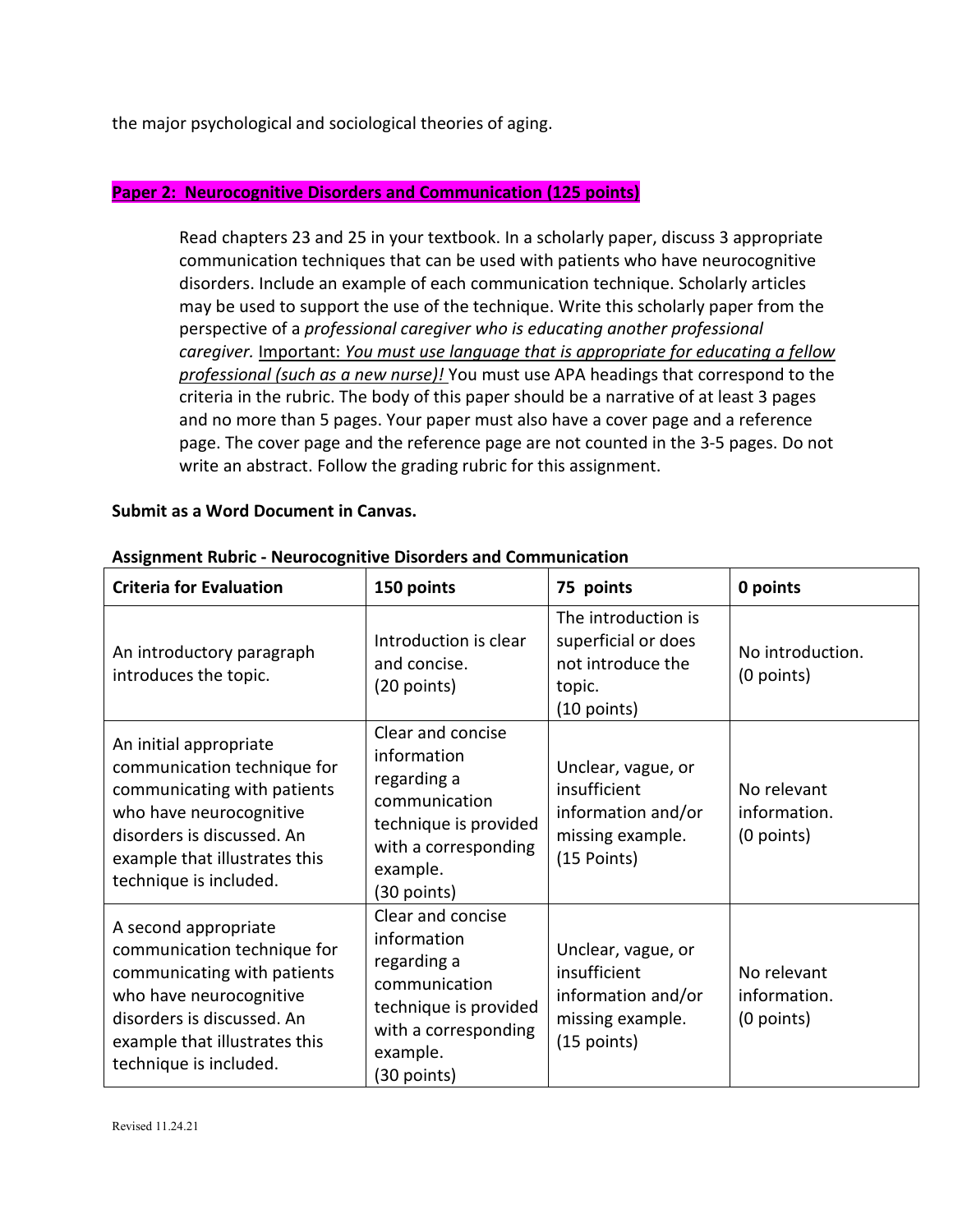| Length of paper is 3-5 pages.<br>No grammatical and/or spelling<br>errors<br>In-text citations, headings, and<br>references are consistent with<br>APA guidelines.<br>Formatting of cover page and<br>reference page follows APA<br>guidelines.<br>The textbook, scholarly articles,<br>and reliable websites are used<br>as references.<br><b>Total</b> | and/or spelling<br>errors. In-text<br>citations and<br>references are<br>consistent with APA<br>guidelines.<br>Formatting of cover<br>page and reference<br>page follows APA<br>guidelines.<br>The textbook,<br>scholarly articles, and<br>reliable websites<br>were used as a<br>reference.<br>(20 points)<br>150 | 1-4 grammatical or<br>spelling errors.<br>and/or<br>Some errors in APA<br>of in-text citations<br>and references.<br>and/or<br>Some errors in APA<br>formatting of cover<br>page or reference<br>page<br>Did not use the<br>textbook, scholarly<br>articles, or reliable<br>websites were not<br>used as references.<br>(10 points)<br>75 | 5 or more<br>grammatical or<br>spelling errors<br>and/or<br>Major errors in APA of<br>in-text citations<br>and/or references<br>and/or<br>Major inaccuracies in<br>APA formatting of<br>cover page or<br>reference page.<br>(0 points)<br>No references<br>(0 points)<br>$\mathbf 0$ |
|----------------------------------------------------------------------------------------------------------------------------------------------------------------------------------------------------------------------------------------------------------------------------------------------------------------------------------------------------------|--------------------------------------------------------------------------------------------------------------------------------------------------------------------------------------------------------------------------------------------------------------------------------------------------------------------|-------------------------------------------------------------------------------------------------------------------------------------------------------------------------------------------------------------------------------------------------------------------------------------------------------------------------------------------|--------------------------------------------------------------------------------------------------------------------------------------------------------------------------------------------------------------------------------------------------------------------------------------|
|                                                                                                                                                                                                                                                                                                                                                          | Body of paper 3-5<br>pages long.<br>No grammatical                                                                                                                                                                                                                                                                 | Body of paper less<br>than 3 pages long or<br>more than 5 pages<br>long.                                                                                                                                                                                                                                                                  |                                                                                                                                                                                                                                                                                      |
| Conclusion summarizes the<br>purpose of the paper                                                                                                                                                                                                                                                                                                        | Conclusion is clear<br>and concise<br>(20 points)                                                                                                                                                                                                                                                                  | The conclusion is<br>superficial or does<br>not summarize the<br>purpose of the paper.<br>(10 points)                                                                                                                                                                                                                                     | No conclusion<br>(0 points)                                                                                                                                                                                                                                                          |
| A third appropriate<br>communication technique for<br>communicating with patients<br>who have neurocognitive<br>disorders is discussed. An<br>example that illustrates this<br>technique is included.                                                                                                                                                    | Clear and concise<br>information<br>regarding a<br>communication<br>technique is provided<br>with a corresponding<br>example.<br>(30 points)                                                                                                                                                                       | Unclear, vague, or<br>insufficient<br>information and/or<br>missing example.<br>(15 points)                                                                                                                                                                                                                                               | No relevant<br>information.<br>(0 points)                                                                                                                                                                                                                                            |

Revised 11.24.21 Associated learning outcomes: Examine the underlying causes of physical changes associated with the aging process. Explore the major psychological and sociological theories of aging. Comprehend the expected competencies of the professional nurse in providing care to the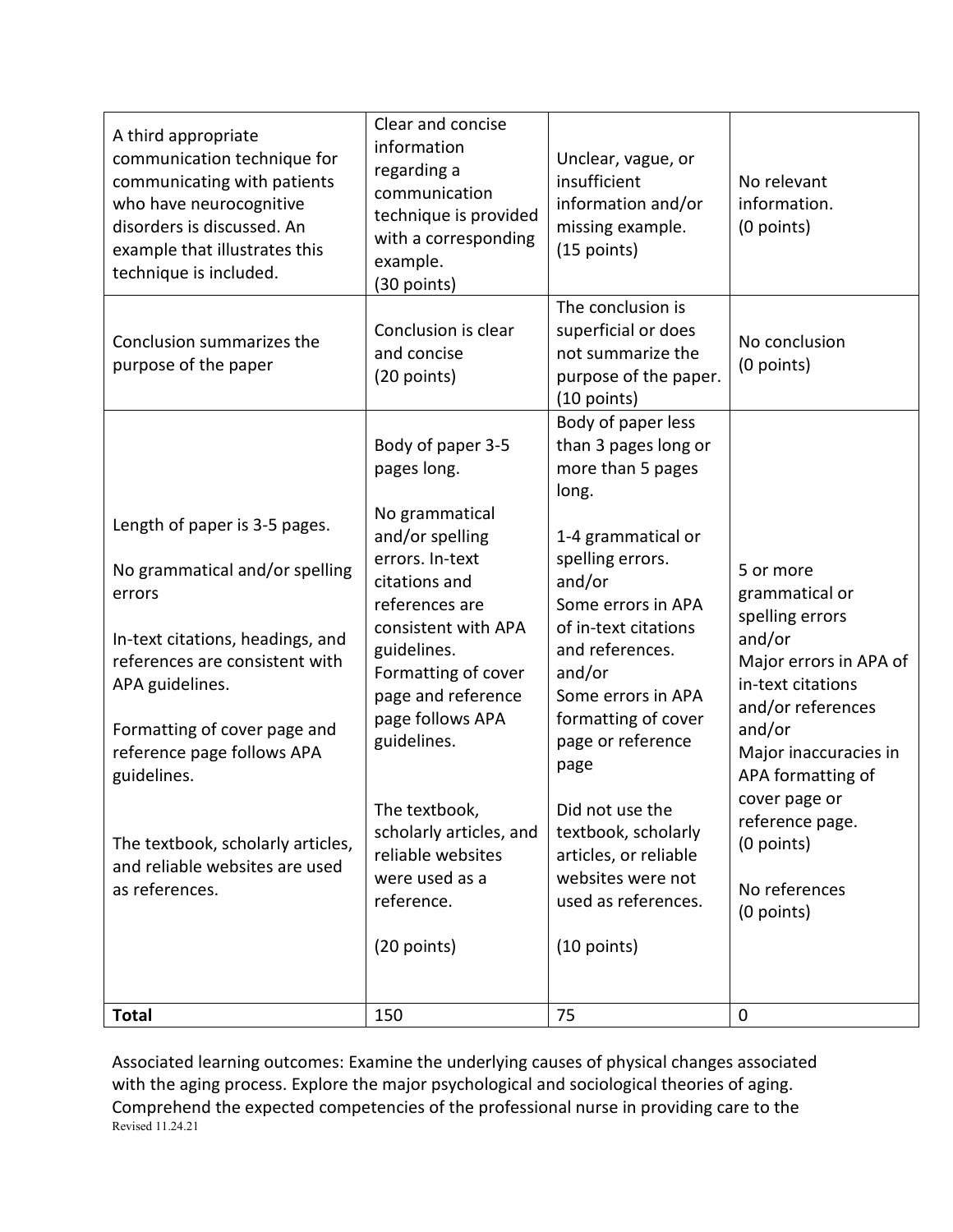older adult across the wellness/illness continuum. Analyze strategies used in the health assessment, promotion, restoration, and maintenance of the older adult. Apply evidence-based findings to the nursing process with older adults

# *Module 4: Holistic Care for the Elderly, their Caregivers, and their Families.*

# **Assignment 4 – Faith and Community Practicum Experience (100 points)**

Evaluate your patient for cognitive changes. **Practicum Field Work Assignment Rubric**

| Criteria For          | 10 points            | 5 points              | 0 points              |
|-----------------------|----------------------|-----------------------|-----------------------|
| Evaluation            |                      |                       |                       |
| Assessment Tool-      | Identify the         | Assessment tool or    | No tool or scores     |
| identify the          | assessment tool or   | tools not identified. | included.             |
| assessment tool or    | tools utilized to    | <b>OR</b>             |                       |
| tools utilized to     | perform the          | Scores not included.  |                       |
| perform the           | assessment. Give     |                       |                       |
| assessment. Give      | scoring description  |                       |                       |
| scoring description   | for your patient on  |                       |                       |
| for your patient on   | each tool.           |                       |                       |
| each tool.            |                      |                       |                       |
| Criteria for          | 10 points            | 5 points              | 0 points              |
| Evaluation            |                      |                       |                       |
| Problems Identified-  | List and             | Listed problems but   | No problems,          |
| list and              | describe/explain     | no description or     | description/explanati |
| describe/explain      | patient problems     | explanation given.    | on identified         |
| patient problems      | identified by        |                       |                       |
| identified by         | screening tools and  |                       |                       |
| screening tools and   | interactions.        |                       |                       |
| interactions.         |                      |                       |                       |
| Criteria for          | 5 points             | 3 points              | 0 points              |
| Evaluation            |                      |                       |                       |
| Learning Needs-listed | Listed the topics of | Only part of learning | No learning needs     |
| the topics of needed  | needed education     | needs listed          | identified.           |
| education.            |                      |                       |                       |
| Criteria for          | 10 points            | 5 points              | 0 points              |
| Evaluation            |                      |                       |                       |
| <b>Planning For</b>   | Lists resources      | Lists some resources  | No resources or       |
| Intervention-Lists    | utilized and content | utilized and some     | content listed.       |
| resources utilized    | of educational       | content of            | No references listed  |
| and content of        | intervention.        | educational           | on log.               |
| educational           | References included  | intervention.         |                       |
| intervention.         | on log               | References included   |                       |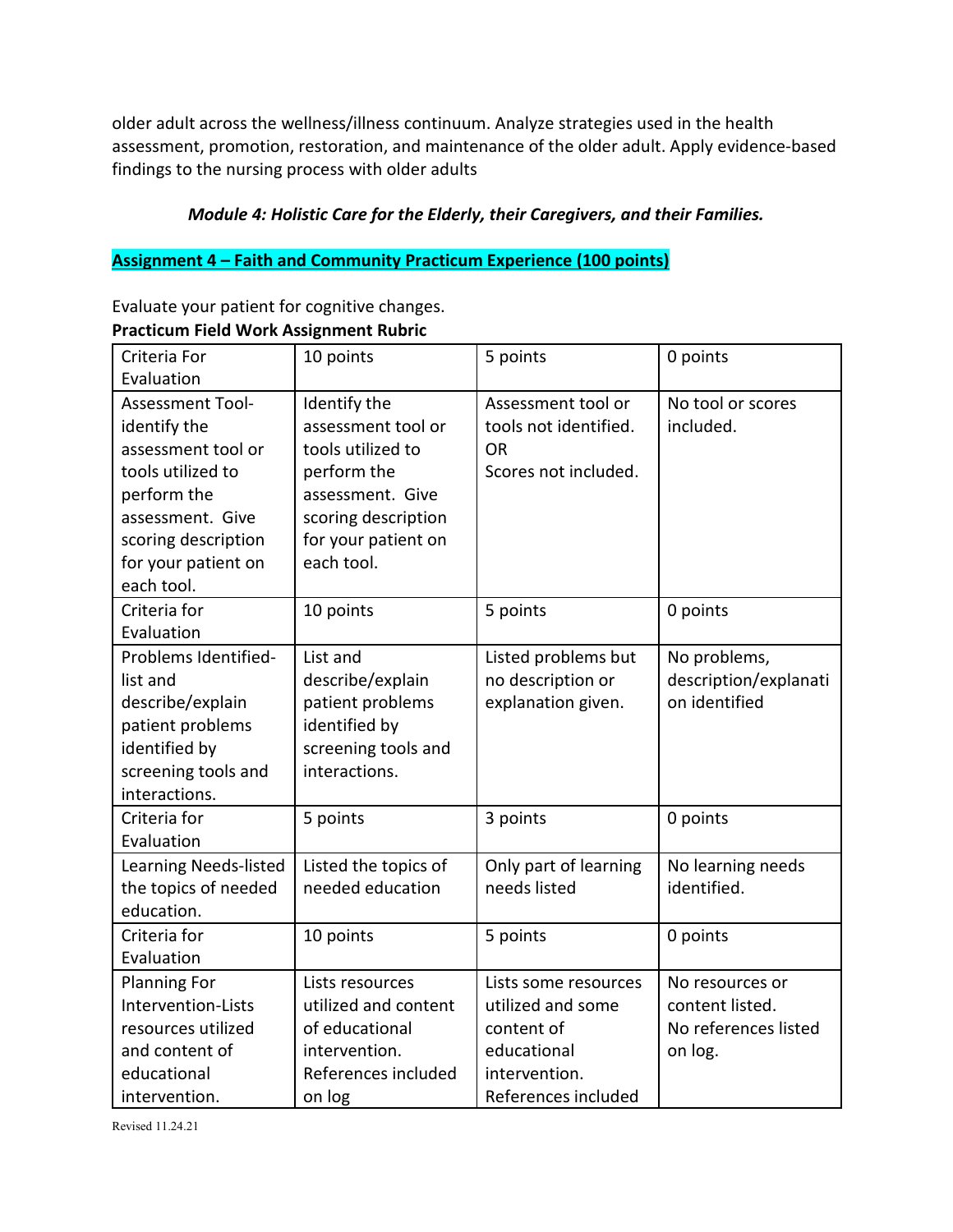| References included   |                        | on log                     |                      |
|-----------------------|------------------------|----------------------------|----------------------|
| on log.               |                        |                            |                      |
| Criteria for          | 10 points              | 5 points                   | 0 points             |
| Evaluation            |                        |                            |                      |
| Implementation and    | Detailed description   | Details lacking for        | No details given for |
| Rationale of          | of communication &     | communication and          | communication or     |
| Intervention-detailed | content used was       | content.                   | content.             |
| description of        | given. Were any        | <b>OR</b>                  | No referrals         |
| communication &       | referrals needed?      | Did not discuss            | addressed.           |
| content used. Were    | Explain. Give          | referrals.                 |                      |
| any referrals         | rationale for          | <b>OR</b>                  | No rationales given. |
| needed? Explain.      | intervention.          | No rationales given.       |                      |
| Give rationale for    | References included    |                            | No references listed |
| intervention.         | on log                 | References included        | on log.              |
| References included   |                        | on log                     |                      |
| on log                |                        |                            |                      |
| Criteria for          | 10 points              | 5 points                   | 0 points             |
| Evaluation            |                        |                            |                      |
| Analysis of the       | Provided detail of the | Lacks details of why       | No in-depth analysis |
| Intervention- Provide | effectiveness of the   | or why not effective.      | given.               |
| detail of the         | teaching plan for      |                            |                      |
| effectiveness of the  | your patient. Why      |                            |                      |
| teaching plan for     | was it or why was it   |                            |                      |
| your patient. Why     | not effective?         |                            |                      |
| was it or why was it  |                        |                            |                      |
| not effective?        |                        |                            |                      |
| Criteria for          | 10 points              | 5 points                   | 0 points             |
| Evaluation            |                        |                            |                      |
| Referrals-were any    | Addressed any          | Addressed the              | Did not address      |
| referrals needed?     | needed referrals, the  | needed agency but          | referrals.           |
| What agency and       | agency needed, and     | did not include any        |                      |
| why?                  | rationale for referral | rationale.                 |                      |
| Criteria for          | 10 points              | 5 points                   | 0 points             |
| Evaluation            |                        |                            |                      |
| Barriers-were any     | Explained any          | <b>Identified barriers</b> | No barriers or       |
| barriers identified   | barriers identified    | but did not explain        | explanation given.   |
| and how did these     | and how did these      | how the intervention       |                      |
| barriers effect the   | barriers effect the    | was affected.              |                      |
| intervention?         | intervention.          |                            |                      |
| Criteria for          | 15 points              | 8 points                   | 0 points             |
| Evaluation            |                        |                            |                      |
| Evaluation of         | Gave in-depth          | Reflection not in-         | No reflection given  |
| experience-look back  | reflection of          | depth                      | No needed changes    |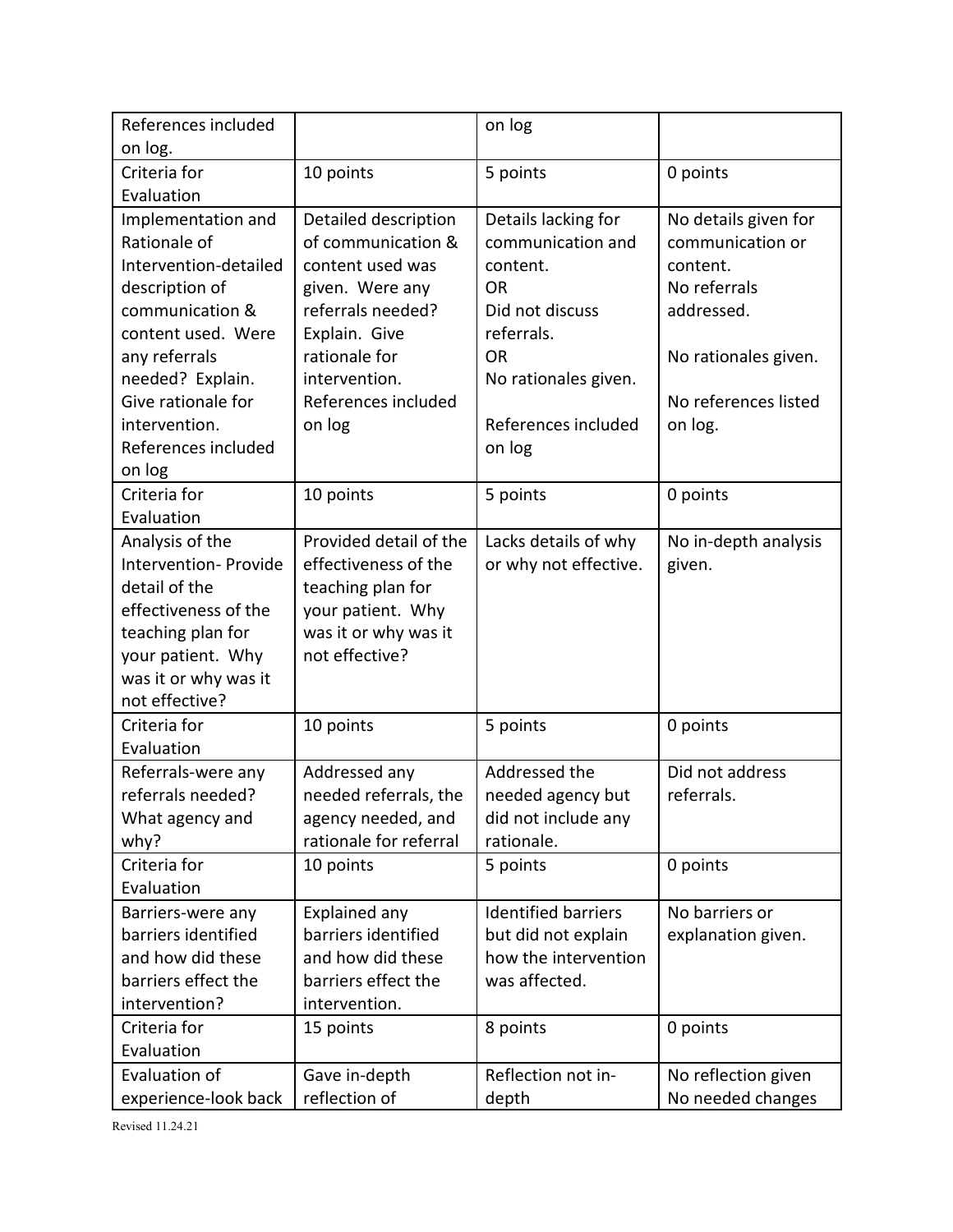| at the experience    | practicum            | <b>OR</b>           | addressed. |
|----------------------|----------------------|---------------------|------------|
| and think about what | experience.          | Successes and Short |            |
| worked, what you     | Successes and short- | comings were not    |            |
| would change, and    | comings were         | addressed           |            |
| why. What would      | addressed.           | OR                  |            |
| you change?          | Student addressed    | Needed changes      |            |
|                      | changes that would   | were not addressed. |            |
|                      | like to make.        |                     |            |
| <b>Total Points</b>  | 100                  | 46                  |            |

Associated student learning outcomes: Examine the underlying causes of physical changes associated with the aging process. Comprehend the expected competencies of the professional nurse in providing care to the older adult across the wellness/illness continuum. Analyze strategies used in the health assessment, promotion, restoration, and maintenance of the older adult.

# **Online Discussion 4 – End of Life (50 points)**

Read chapters 26, 27, and 28. Explain the difference between euthanasia and palliative care. Provide your thoughts on the topic from the perspective of a health care professional. Provide your thoughts on the topic from a patient's (or patient's relative) perspective. Respond respectfully to your peers. Note the different due dates for the initial post, your responses to peers, and your answer to peer question. Follow the rubric.

| <b>Criteria for Evaluation</b>         | 20 points             | 10 points             | 0 points              |  |  |
|----------------------------------------|-----------------------|-----------------------|-----------------------|--|--|
| <b>Initial Post - Content: Explain</b> | The initial post      | The initial post does | The difference        |  |  |
| the difference between                 | explained the         | not fully explain the | between euthanasia    |  |  |
| euthanasia and palliative care.        | difference between    | difference between    | and palliative care   |  |  |
| <b>AND</b>                             | euthanasia and        | euthanasia and        | was not discussed.    |  |  |
| Provide your thoughts on               | palliative care.      | palliative care.      | Thoughts from both    |  |  |
| euthanasia and palliative care         | The initial post      | The initial post does | perspectives were not |  |  |
| from the perspective of a health       | discusses your        | not clearly discuss   | given.                |  |  |
| care professional.                     | thoughts on the topic | your thoughts on the  | No references, or the |  |  |
| <b>AND</b>                             | from the perspective  | topic from a health   | initial post was 48   |  |  |
| Provide your thoughts on the           | of a health care      | care professional     | hours late.           |  |  |
| topic from a patient's (or             | professional.         | perspective and/or    |                       |  |  |
| patient's relative) perspective.       | <b>AND</b>            | from a patient's (or  |                       |  |  |

### **Online Discussion Rubric – End of Life**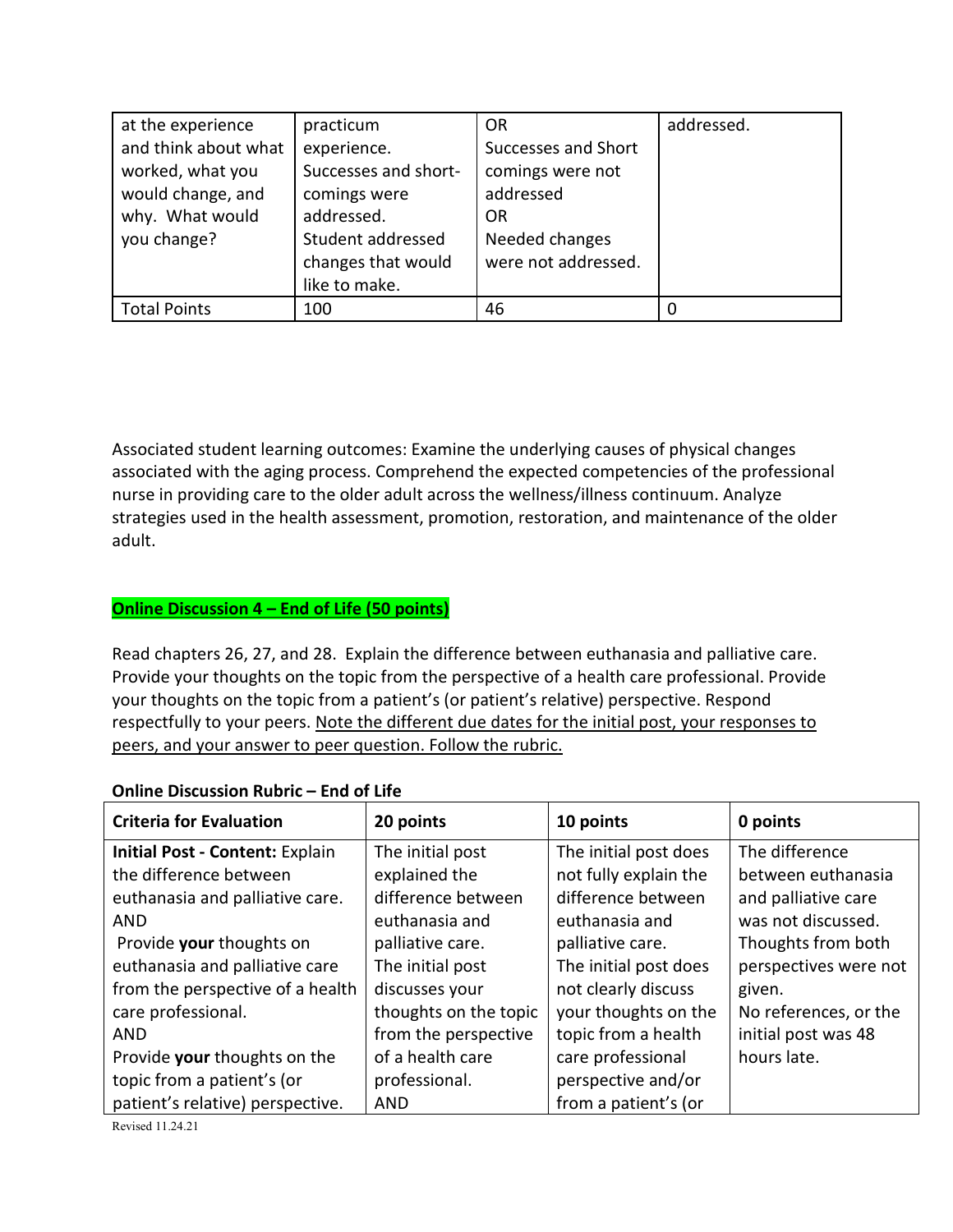| The initial post must contain<br>350 words or more (excluding<br>references). References must<br>include the textbook, scholarly<br>articles, and reliable websites.                                                                                                                                                        | The initial post<br>discusses your<br>thoughts on the topic<br>from a patient's (or<br>patient's relative)<br>perspective.<br>The initial post<br>contains more than<br>350 words and<br>references include<br>the textbook.                                                                     | patient's relative)<br>perspective.<br>The initial post<br>contains less than<br>350 words and/or<br>references do not<br>include the textbook,<br>scholarly articles, or<br>reliable websites.                                                                                                                                                 |                                                                                                                                                                                    |
|-----------------------------------------------------------------------------------------------------------------------------------------------------------------------------------------------------------------------------------------------------------------------------------------------------------------------------|--------------------------------------------------------------------------------------------------------------------------------------------------------------------------------------------------------------------------------------------------------------------------------------------------|-------------------------------------------------------------------------------------------------------------------------------------------------------------------------------------------------------------------------------------------------------------------------------------------------------------------------------------------------|------------------------------------------------------------------------------------------------------------------------------------------------------------------------------------|
| <b>Criteria for Evaluation</b>                                                                                                                                                                                                                                                                                              | 20 points                                                                                                                                                                                                                                                                                        | 10 points                                                                                                                                                                                                                                                                                                                                       | 0 points                                                                                                                                                                           |
| Comment on the initial post of<br>2 other students. Your<br>comments should include<br>supporting rationales and/or<br>constructive suggestions and<br>ideas.<br>Each of the 2 responses must<br>contain 100 words or more.<br>References must include the<br>textbook, scholarly articles,<br>and/or reliable web sources. | Both responses<br>include supporting<br>rationales and/or<br>constructive<br>suggestions and<br>ideas.<br>Both response posts<br>contain at least 100<br>words and are made<br>by the due date.<br>References include<br>the textbook,<br>scholarly articles,<br>and/or reliable web<br>sources. | Responses do not<br>include supporting<br>rationales and/or<br>constructive<br>suggestions/ideas.<br>Less than 2 responses<br>and/or<br>Responses were 24<br>hours late.<br>and/or<br>Responses contain<br>less than 100 words<br>each.<br>References do not<br>include the textbook,<br>scholarly articles,<br>and/or reliable web<br>sources. | No supportive<br>rationales or<br>constructive<br>suggestions/ideas<br>were included.<br>Responses to peers<br>were more than 48<br>hours late.<br>No references were<br>included. |
| <b>Criteria for Evaluation</b>                                                                                                                                                                                                                                                                                              | 10 points                                                                                                                                                                                                                                                                                        | 5 points                                                                                                                                                                                                                                                                                                                                        | 0 points                                                                                                                                                                           |
| Grammar/Spelling/APA: No<br>grammatical and/or spelling<br>errors in all posts.<br>In-text citations and references<br>are consistent with APA<br>guidelines.                                                                                                                                                               | No grammatical or<br>spelling errors. In-<br>text citations and<br>references are<br>consistent with APA<br>guidelines.                                                                                                                                                                          | 1-4 grammatical or<br>spelling errors<br>and/or<br>1-4 APA errors in the<br>in-text citations and<br>/or references.                                                                                                                                                                                                                            | More than 4<br>grammatical or<br>spelling errors<br>and/or<br>more than 4 APA<br>errors in the in-text<br>citations and/or<br>references.                                          |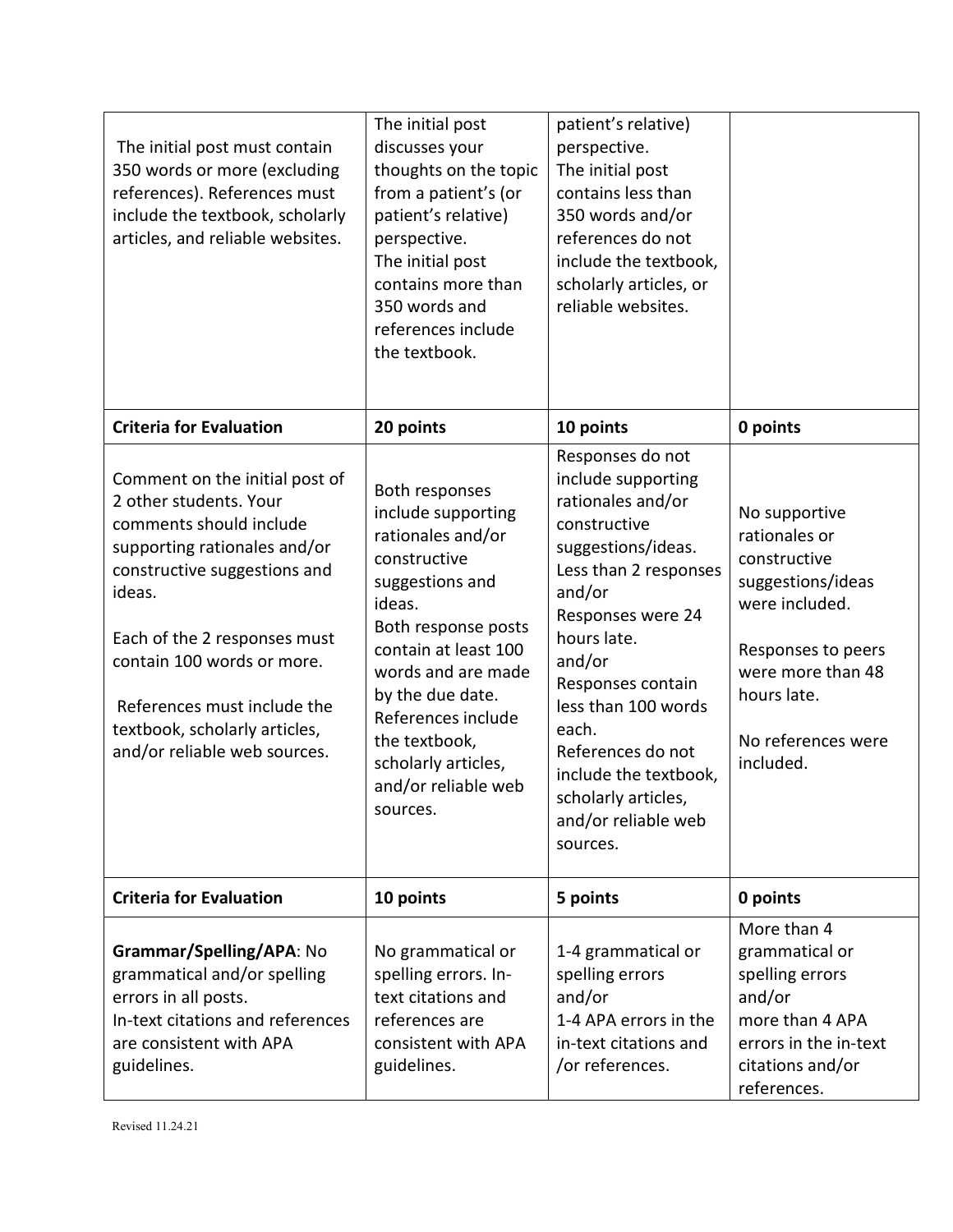| י<br>$\mathbf{v}$<br>.<br>--<br>____ | $-$ |  |  |  |
|--------------------------------------|-----|--|--|--|
|--------------------------------------|-----|--|--|--|

Associated student learning outcomes: Examine the underlying causes of physical changes associated with the aging process. Explore the major psychological and sociological theories of aging. Comprehend the expected competencies of the professional nurse in providing care to the older adult across the wellness/illness continuum. Analyze strategies used in the health assessment, promotion, restoration, and maintenance of the older adult.

#### **Assignment 5 – Faith and Community Practicum Experience (100 points)**

Conclude relationship with patient. Follow-up on any needs or questions. Refer any needs to BSHW Faith In Community Staff.

| Criteria For                                                                                                                                  | 18 points                                                                                                                                                                                                      | 9 points                                                                                                                                                                                                          | 0 points                                                                                                                                                                                                             |
|-----------------------------------------------------------------------------------------------------------------------------------------------|----------------------------------------------------------------------------------------------------------------------------------------------------------------------------------------------------------------|-------------------------------------------------------------------------------------------------------------------------------------------------------------------------------------------------------------------|----------------------------------------------------------------------------------------------------------------------------------------------------------------------------------------------------------------------|
| Evaluation                                                                                                                                    |                                                                                                                                                                                                                |                                                                                                                                                                                                                   |                                                                                                                                                                                                                      |
| The student<br>compares the<br>thoughts regarding<br>the Faith In<br>Community<br>Experience at the<br>beginning and ending<br>of the course. | The student gives<br>detailed reflection of<br>thoughts of about<br>the Faith In<br>Community<br>assignment at the<br>beginning and ending<br>of the course. Bias<br>toward the<br>assignment is<br>addressed. | The student gives<br>superficial reflection<br>of thoughts of about<br>the Faith In<br>Community<br>assignment at the<br>beginning and ending<br>of the course. Bias<br>toward the<br>assignment is<br>addressed. | The student gives<br>vague to no<br>reflection of thoughts<br>of about the Faith In<br>Community<br>assignment at the<br>beginning and ending<br>of the course. No<br>bias toward the<br>assignment is<br>addressed. |
| Criteria for<br>Evaluation                                                                                                                    | 18 points                                                                                                                                                                                                      | 9 points                                                                                                                                                                                                          | 0 points                                                                                                                                                                                                             |
| The student<br>identified the<br>greatest<br>accomplishment of<br>the relationship with<br>the Faith In<br>Community client.                  | The student<br>identified the<br>greatest<br>accomplishment of<br>the relationship with<br>the Faith In<br>Community client.<br><b>Examples and details</b><br>are explained.                                  | The student<br>identified the<br>greatest<br>accomplishment of<br>the relationship with<br>the Faith In<br>Community client.<br><b>Examples and details</b><br>are not well defined.                              | No accomplishments<br>are defined or<br>explained.                                                                                                                                                                   |
| Criteria for<br>Evaluation                                                                                                                    | 18 points                                                                                                                                                                                                      | 9 points                                                                                                                                                                                                          | 0 points                                                                                                                                                                                                             |
| The student<br>identified the<br>greatest frustration<br>of the relationship                                                                  | The student<br>identified the<br>greatest frustration<br>of the relationship                                                                                                                                   | The student<br>identified the<br>greatest frustration<br>of the relationship                                                                                                                                      | No frustrations or<br>interventions<br>addressed.                                                                                                                                                                    |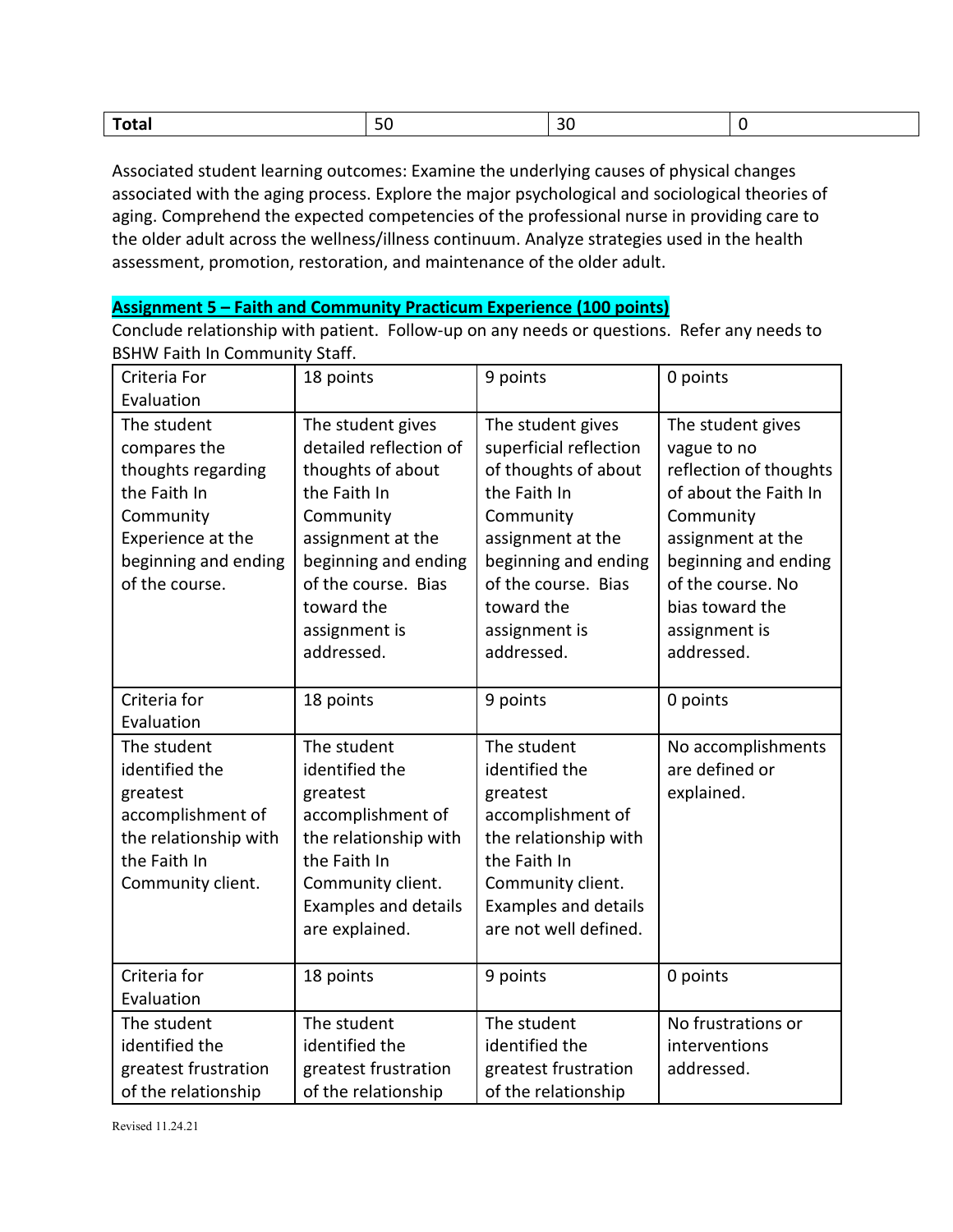| with the Faith In<br>Community client.<br>The student<br>identifies<br>interventions to<br>correct the situation.                 | with the Faith In<br>Community client.<br>The student<br>identifies<br>interventions to<br>correct the situation.                                        | with the Faith In<br>Community client.<br>The student does not<br>identify interventions<br>to correct the<br>situation.                                        |                                                                                                                |
|-----------------------------------------------------------------------------------------------------------------------------------|----------------------------------------------------------------------------------------------------------------------------------------------------------|-----------------------------------------------------------------------------------------------------------------------------------------------------------------|----------------------------------------------------------------------------------------------------------------|
| Criteria for<br>Evaluation                                                                                                        | 18 points                                                                                                                                                | 9 points                                                                                                                                                        | 0 points                                                                                                       |
| The student<br>identifies how the<br><b>Faith In Community</b><br>experience will<br>change their nursing<br>practice.            | The student<br>identifies how the<br><b>Faith In Community</b><br>experience will<br>change their nursing<br>practice. Detail and<br>examples are given. | The student<br>identifies how the<br><b>Faith In Community</b><br>experience will<br>change their nursing<br>practice. Few details<br>or examples are<br>given. | No changes to<br>practice identified.<br>No details or<br>examples provided.                                   |
| Criteria for<br>Evaluation                                                                                                        | 18 points                                                                                                                                                | 9 points                                                                                                                                                        | 0 points                                                                                                       |
| The student<br>identifies ways the<br><b>Faith In Community</b><br>Experience can be<br>made more valuable<br>to TAMUCT students. | The student<br>identifies (in detail)<br>ways the Faith In<br>Community<br>Experience can be<br>made more valuable<br>to TAMUCT students.                | The student<br>identifies ways the<br><b>Faith In Community</b><br>Experience can be<br>made more valuable<br>to TAMUCT students.<br>Little detail is given.    | No suggestions for<br>improvement given.                                                                       |
| Criteria for<br>Evaluation                                                                                                        | 10 points                                                                                                                                                | 5 points                                                                                                                                                        | 0 points                                                                                                       |
| Paper is 1.5-2 pages<br>long.<br>Double spaced.<br>Correct Grammar<br>and punctuation.<br><b>Total Points</b>                     | Paper is 1.5-2 pages<br>long.<br>Double spaced.<br>Correct Grammar<br>and punctuation.<br>100                                                            | Paper is 1.25-1.5<br>pages long<br>Double spaced.<br>$2 - 3$<br>grammar/punctuatio<br>n errors.<br>50                                                           | Paper 0-1 pages long.<br>Paper not double<br>spaced.<br>Many<br>grammar/punctuatio<br>n errors.<br>$\mathbf 0$ |
|                                                                                                                                   |                                                                                                                                                          |                                                                                                                                                                 |                                                                                                                |

# **Practicum Field Work**

This course will require 15 hours of field work to meet the learning outcomes. The hours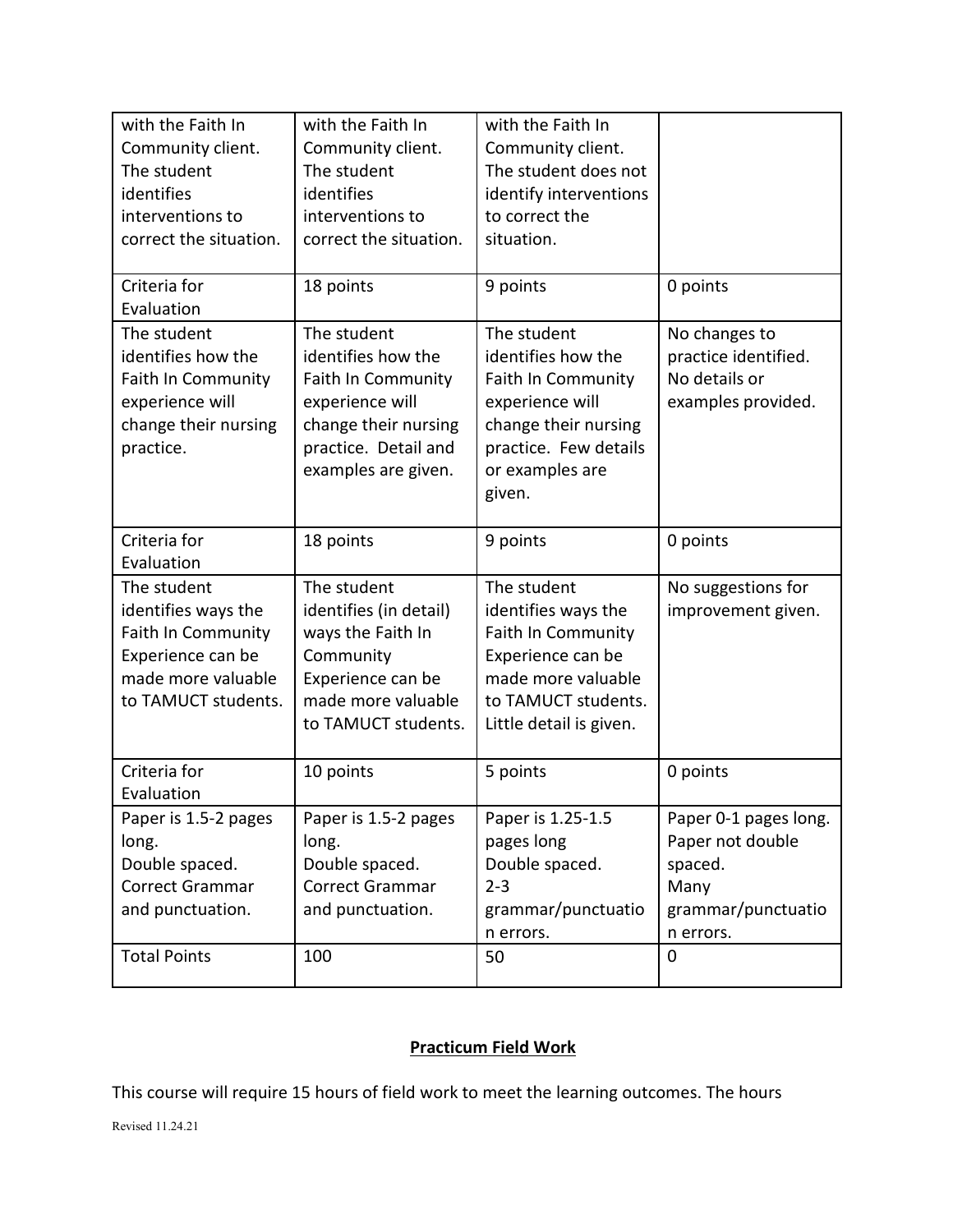worked on the educational intervention preparation and orientation to the program is included in the 15 hours. You may go over the 15 hours, but you must meet the minimum 15-hours for successful completion of this course.

| Week                         | Dates<br>and<br>Times of<br>Contact<br>With | Dates and Times of<br>Research/Education<br>Construction | Topic of<br>Discussion/Education/Comments<br>Work Performed on Teaching Plan | Hour<br>Total<br>for the<br>Week |
|------------------------------|---------------------------------------------|----------------------------------------------------------|------------------------------------------------------------------------------|----------------------------------|
|                              | Client                                      |                                                          |                                                                              |                                  |
|                              |                                             |                                                          |                                                                              |                                  |
|                              |                                             |                                                          |                                                                              |                                  |
|                              |                                             |                                                          |                                                                              |                                  |
|                              |                                             |                                                          |                                                                              |                                  |
|                              |                                             |                                                          |                                                                              |                                  |
|                              |                                             |                                                          |                                                                              |                                  |
|                              |                                             |                                                          |                                                                              |                                  |
|                              |                                             |                                                          |                                                                              |                                  |
| <b>Total Practicum Hours</b> |                                             |                                                          |                                                                              |                                  |

Field Log for NURS 3330

### **Grades**

All student grades will be posted in Canvas Grade book. Students should monitor their grades often and report discrepancies to the faculty.

- **4 Discussions: 200 points**
- **5 Practicum Field Work Assignments: 500 points**
- **2 Papers: 300 points**
- **Total possible points: 1,000**

# **A grade of "C" or higher is needed to pass the course.**

| A (90-100%)       | 900-1000 points      |
|-------------------|----------------------|
| B (80-89%)        | 899-800 points       |
| C (70-79%)        | 799-700 points       |
| $D(60-69%)$       | 699-600 points       |
| F (59% and below) | 599 points and below |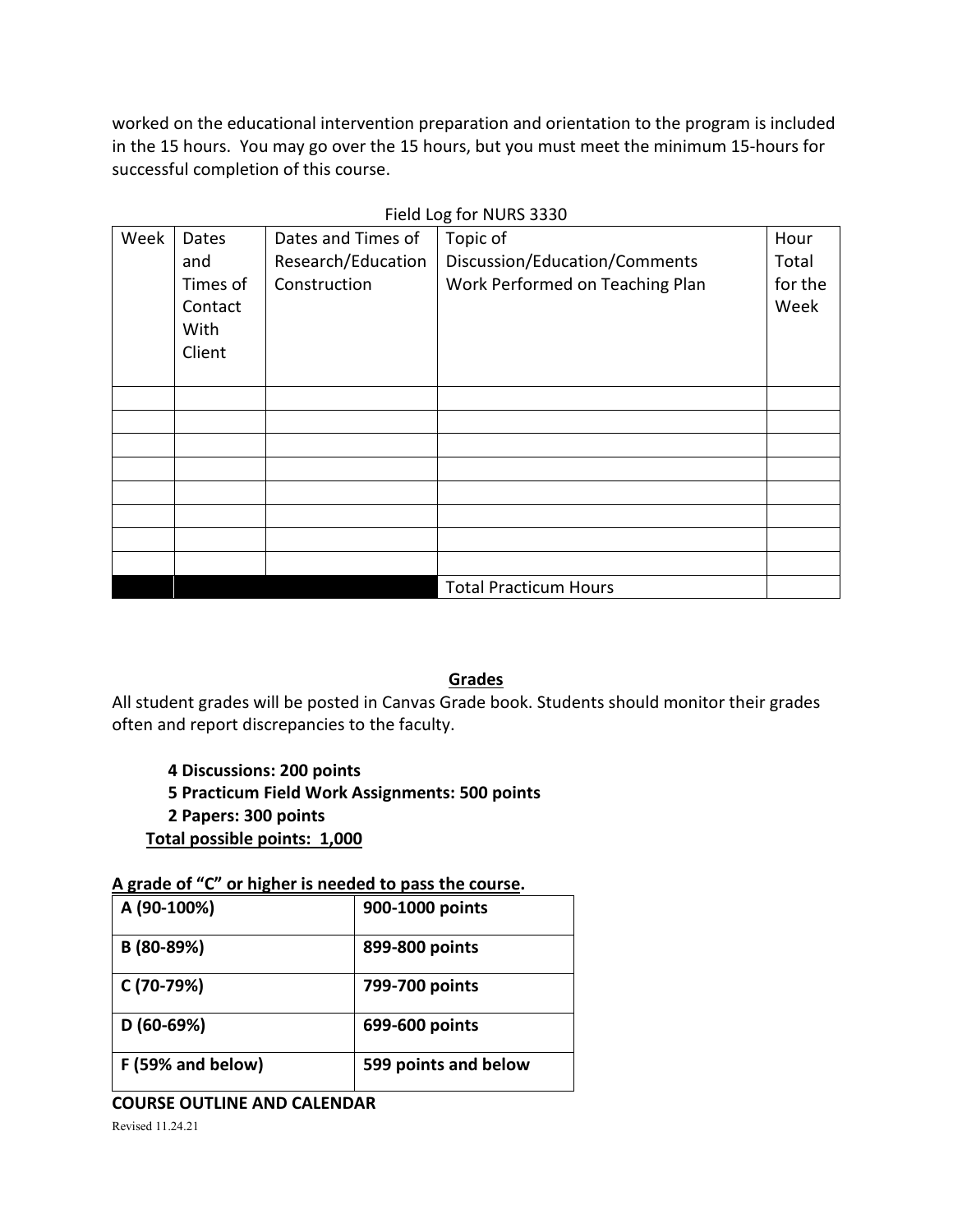| <b>Module</b>  | <b>Assignment</b>                                  | <b>Pts</b>   | <b>Due Date</b>            |
|----------------|----------------------------------------------------|--------------|----------------------------|
|                |                                                    |              | All assignments are due at |
|                |                                                    |              | 11:59 PM CST               |
| $\mathbf{1}$   | <b>Meet and Greet Posting</b>                      | 40           | March 25                   |
|                | Orientation to Faith in Community Program          | 40           | March 25                   |
|                | <b>TEAMs Log-in</b>                                | 20           | March 25                   |
|                | Discussion 1 - Cross-Cultural Initial Post         | 50           | March 25                   |
|                | <b>Cross-Cultural Responses</b>                    |              | March 27                   |
|                | <b>Escape Room Assignment</b>                      | 50           | April 3                    |
|                | Practicum Assignment1-Introductions/General        | 100          | April 10                   |
|                | Assessment                                         |              |                            |
| $\overline{2}$ | Discussion 2 - Medication Regimen/Substance Abuse  | 50           | April 15                   |
|                | <b>Initial Post</b>                                |              |                            |
|                | <b>Medication Regimen/Substance Abuse</b>          |              | April 17                   |
|                | <b>Responses</b>                                   |              |                            |
|                |                                                    |              |                            |
|                | Practicum Assignment 2- Safe Medication Usage      | 100          | April 17                   |
| $\overline{3}$ | Discussion 3 - Theoretical Frameworks Initial Post | 50           | April 22                   |
|                | <b>Theoretical Frameworks Responses</b>            |              | April 24                   |
|                | Practicum Assignment 3-Home Environmental          | 100          | May 1                      |
|                | Assessment                                         |              |                            |
|                | Paper - Neurocognitive Disorders and Communication | 150          | May 1                      |
|                |                                                    |              |                            |
| $\overline{4}$ | Discussion 4 - End of Life Initial Post            | 50           | May 6                      |
|                | End of Life Responses                              |              | May 8                      |
|                |                                                    |              |                            |
|                | Practicum Assignment 4-Cognitive Changes           | 100          | May 8                      |
|                |                                                    |              |                            |
|                | Practicum Assignment 5-Conclude Relationship       | 100          | <b>May 13</b>              |
|                | Field Work Log (15 hours)                          | $\mathbf{0}$ | <b>May 13</b>              |
|                | ** Must be all 15-hours to pass the course**       |              |                            |
|                | <b>Course Evaluation/Total Points</b>              | 1000         |                            |

### **Important University Dates:**

# **January 2022**

January 17, 2022 Martin Luther King, JR Day (University Closed) January 18 (Tuesday) Classes Begin January 20 (Thursday) ADD/DROP/LATE REGISTRATION ENDS (16 week & 1st 8 week classes)

## **February 2022**

Revised 11.24.21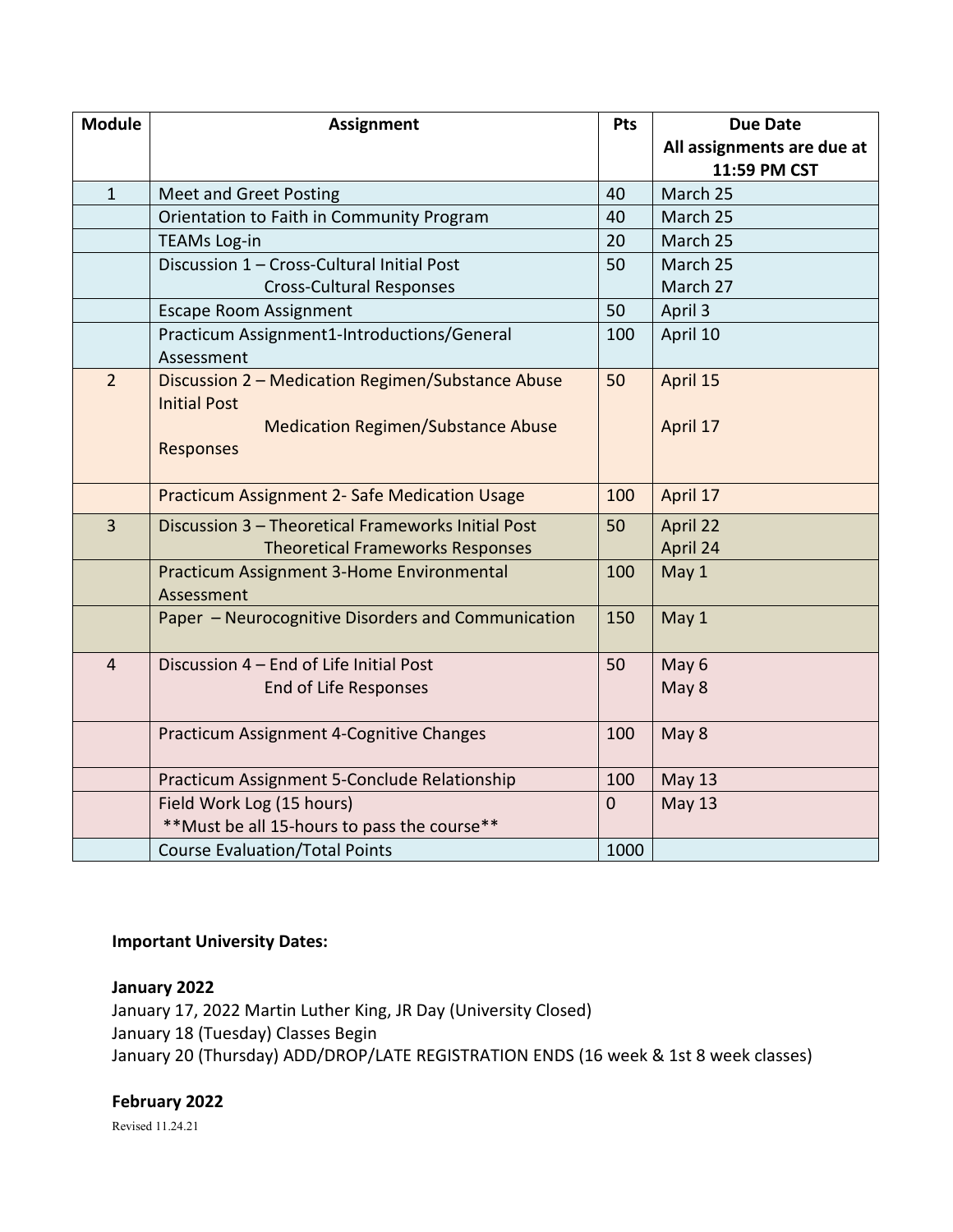February 2 (Wednesday) Deadline to drop 16-week classes with no record

## **March 2022**

March 14-18, 2022 Spring Break (No Classes – Administrative Offices Open) March 25 (Friday) Deadline for Spring Graduation Application for Ceremony Participation

# **April 2022**

April 4 (Monday) Registration Opens for Summer Semester April 8 (Friday) Last Day to Drop 16 Week Classes with a Quit (Q) or a Withdraw (W)

# **May 2022**

May 13 (Friday) Spring Term Ends

# **University Academic Calendar:**

To see additional important university dates and deadlines, please go to the University [Academic Calendar](http://catalog.tamuct.edu/undergraduate_catalog/general-information/academic20calendars20and20final20exam20schedule/) [http://catalog.tamuct.edu/undergraduate\_catalog/generalinformation/academic20calendars20and20final20exam20schedule]

# **TECHNOLOGY REQUIREMENTS AND SUPPORT**

### **Technology Requirements**

This course will use the A&M-Central Texas Instructure Canvas learning management system. We strongly recommend the latest versions of Chrome or Firefox browsers. Canvas no longer supports any version of Internet Explorer.

Logon to **A&M-Central Texas Canvas** [https://tamuct.instructure.com/] or access Canvas through the **TAMUCT Online link** in myCT [https://tamuct.onecampus.com/]. You will log in through our Microsoft portal.

Username: Your MyCT email address. Password: Your MyCT password

### **Canvas Support**

Use the Canvas Help link, located at the bottom of the left-hand menu, for issues with Canvas. You can select "Chat with Canvas Support," submit a support request through "Report a Problem," or call the Canvas support line: 1-844-757-0953.

For issues related to course content and requirements, contact your instructor.

### **Online Proctored Testing**

A&M-Central Texas uses Proctorio for online identity verification and proctored testing. This service is provided at no direct cost to students. If the course requires identity verification or proctored testing, the technology requirements are: Any computer meeting the minimum computing requirements, plus web camera, speaker, and microphone (or headset). Proctorio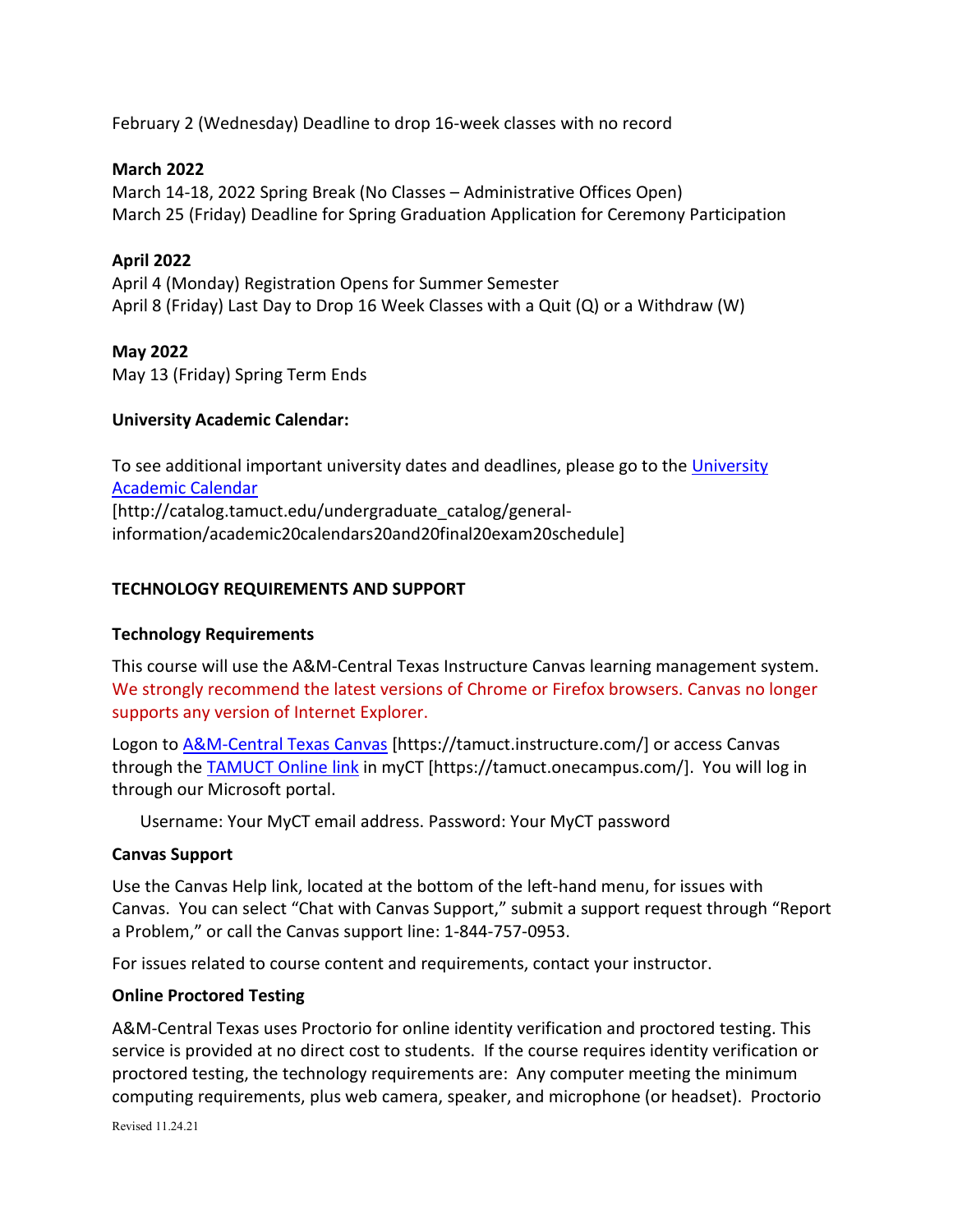also requires the Chrome web browser with their custom plug in.

### **Other Technology Support**

For log-in problems, students should contact Help Desk Central

24 hours a day, 7 days a week

Email: [helpdesk@tamu.edu](mailto:helpdesk@tamu.edu) Phone: (254) 519-5466 [Web Chat:](http://hdc.tamu.edu/) [http://hdc.tamu.edu] *Please let the support technician know you are an A&M-Central Texas student.*

# **UNIVERSITY RESOURCES, PROCEDURES, AND GUIDELINES**

# **Drop Policy**

If you discover that you need to drop this class, you must complete the [Drop Request](https://dynamicforms.ngwebsolutions.com/casAuthentication.ashx?InstID=eaed95b9-f2be-45f3-a37d-46928168bc10&targetUrl=https%3A%2F%2Fdynamicforms.ngwebsolutions.com%2FSubmit%2FForm%2FStart%2F53b8369e-0502-4f36-be43-f02a4202f612) Dynamic Form through Warrior Web.

[https://dynamicforms.ngwebsolutions.com/casAuthentication.ashx?InstID=eaed95b9-f2be-45f3-a37d-

46928168bc10&targetUrl=https%3A%2F%2Fdynamicforms.ngwebsolutions.com%2FSubmit%2F Form%2FStart%2F53b8369e-0502-4f36-be43-f02a4202f612].

Faculty cannot drop students; this is always the responsibility of the student. The Registrar's Office will provide a deadline on the Academic Calendar for which the form must be completed. Once you submit the completed form to the Registrar's Office, you must go into Warrior Web and confirm that you are no longer enrolled. If you still show as enrolled, FOLLOW-UP with the Registrar's Office immediately. You are to attend class until the procedure is complete to avoid penalty for absence. Should you miss the drop deadline or fail to follow the procedure, you will receive an F in the course, which may affect your financial aid and/or VA educational benefits.

# **Academic Integrity**

Revised 11.24.21 Texas A&M University -Central Texas values the integrity of the academic enterprise and strives for the highest standards of academic conduct. A&M-Central Texas expects its students, faculty, and staff to support the adherence to high standards of personal and scholarly conduct to preserve the honor and integrity of the creative community. Academic integrity is defined as a commitment to honesty, trust, fairness, respect, and responsibility. Any deviation by students from this expectation may result in a failing grade for the assignment and potentially a failing grade for the course. Academic misconduct is any act that improperly affects a true and honest evaluation of a student's academic performance and includes, but is not limited to, working with others in an unauthorized manner, cheating on an examination or other academic work, plagiarism and improper citation of sources, using another student's work, collusion, and the abuse of resource materials. All academic misconduct concerns will be referred to the university's Office of Student Conduct. Ignorance of the university's standards and expectations is never an excuse to act with a lack of integrity. When in doubt on collaboration, citation, or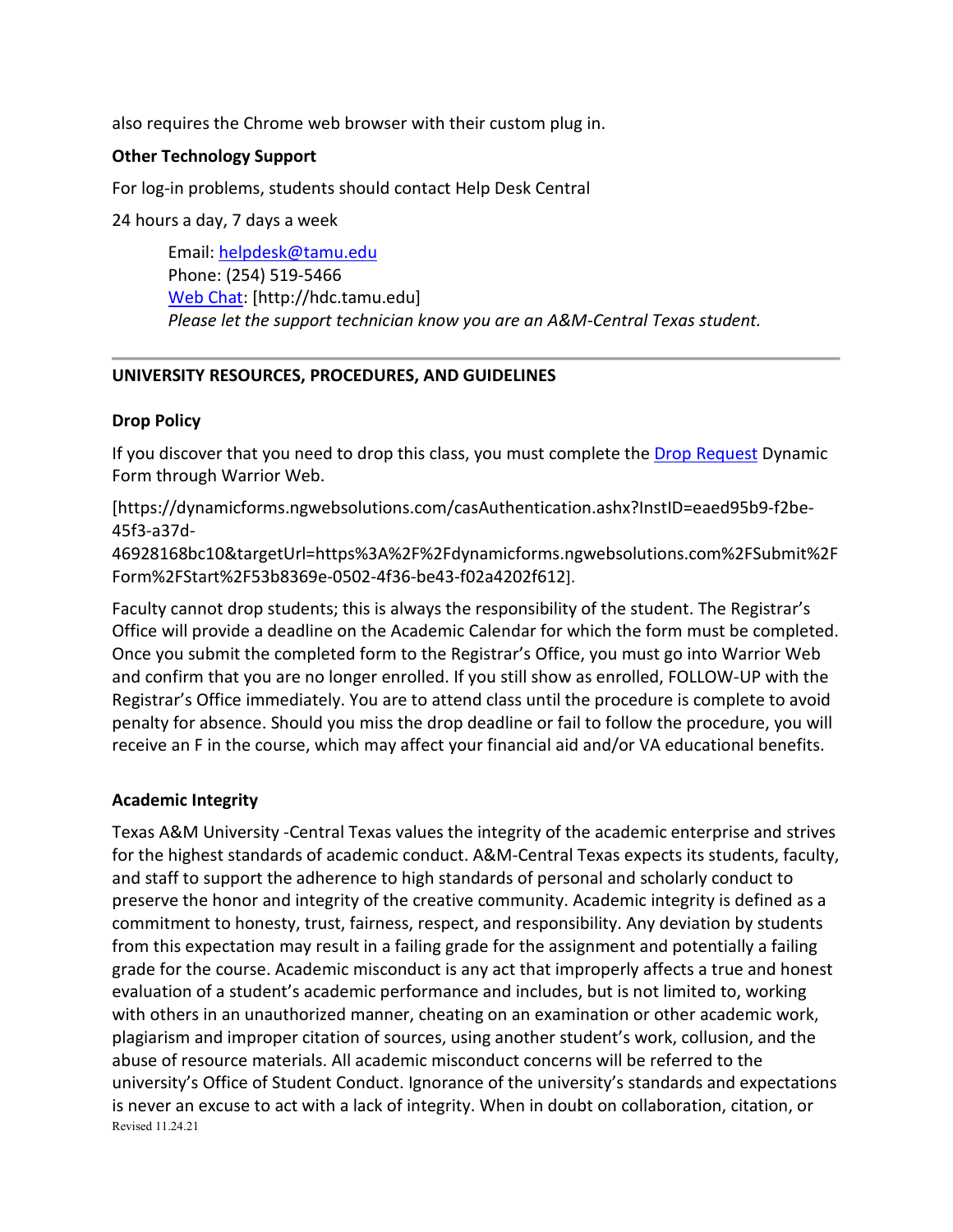any issue, please contact your instructor before taking a course of action.

For more [information regarding the Student Conduct process,](https://nam04.safelinks.protection.outlook.com/?url=https%3A%2F%2Fwww.tamuct.edu%2Fstudent-affairs%2Fstudent-conduct.html&data=04%7C01%7Clisa.bunkowski%40tamuct.edu%7Ccfb6e486f24745f53e1a08d910055cb2%7C9eed4e3000f744849ff193ad8005acec%7C0%7C0%7C637558437485252160%7CUnknown%7CTWFpbGZsb3d8eyJWIjoiMC4wLjAwMDAiLCJQIjoiV2luMzIiLCJBTiI6Ik1haWwiLCJXVCI6Mn0%3D%7C1000&sdata=yjftDEVHvLX%2FhM%2FcFU0B99krV1RgEWR%2BJ%2BhvtoR6TYk%3D&reserved=0) [https://www.tamuct.edu/student-affairs/student-conduct.html].

If you know of potential honor violations by other students, you may [submit a report,](https://nam04.safelinks.protection.outlook.com/?url=https%3A%2F%2Fcm.maxient.com%2Freportingform.php%3FTAMUCentralTexas%26layout_id%3D0&data=04%7C01%7Clisa.bunkowski%40tamuct.edu%7Ccfb6e486f24745f53e1a08d910055cb2%7C9eed4e3000f744849ff193ad8005acec%7C0%7C0%7C637558437485262157%7CUnknown%7CTWFpbGZsb3d8eyJWIjoiMC4wLjAwMDAiLCJQIjoiV2luMzIiLCJBTiI6Ik1haWwiLCJXVCI6Mn0%3D%7C1000&sdata=CXGkOa6uPDPX1IMZ87z3aZDq2n91xfHKu4MMS43Ejjk%3D&reserved=0) [https://cm.maxient.com/reportingform.php?TAMUCentralTexas&layout\_id=0].

# **Academic Accommodations**

At Texas A&M University-Central Texas, we value an inclusive learning environment where every student has an equal chance to succeed and has the right to a barrier-free education. The Office of Access and Inclusion is responsible for ensuring that students with a disability receive equal access to the university's programs, services and activities. If you believe you have a disability requiring reasonable accommodations please contact the Office of Access and Inclusion, WH-212; or call (254) 501-5836. Any information you provide is private and confidential and will be treated as such.

For more information please visit our [Access & Inclusion](https://tamuct.instructure.com/courses/717) Canvas page (log-in required) [https://tamuct.instructure.com/courses/717]

# **Important information for Pregnant and/or Parenting Students**

Texas A&M University-Central Texas supports students who are pregnant and/or parenting. In accordance with requirements of Title IX and related guidance from US Department of Education's Office of Civil Rights, the Dean of Student Affairs' Office can assist students who are pregnant and/or parenting in seeking accommodations related to pregnancy and/or parenting. Students should seek out assistance as early in the pregnancy as possible. For more information, please visit **Student Affairs** [https://www.tamuct.edu/student-affairs/pregnantand-parenting-students.html]. Students may also contact the institution's Title IX Coordinator. If you would like to read more about thes[e requirements and guidelines](http://www2.ed.gov/about/offices/list/ocr/docs/pregnancy.pdf) online, please visit the website [http://www2.ed.gov/about/offices/list/ocr/docs/pregnancy.pdf].

Title IX of the Education Amendments Act of 1972 prohibits discrimination on the basis of sex and gender–including pregnancy, parenting, and all related conditions. A&M-Central Texas is able to provide flexible and individualized reasonable accommodation to pregnant and parenting students. All pregnant and parenting students should contact the Associate Dean in the Division of Student Affairs at (254) 501-5909 to seek out assistance. Students may also contact the University's Title IX Coordinator.

### **Tutoring**

Tutoring is available to all A&M-Central Texas students, on a remote online basis. Visit the Academic Support Community in Canvas to view schedules and contact information. Subjects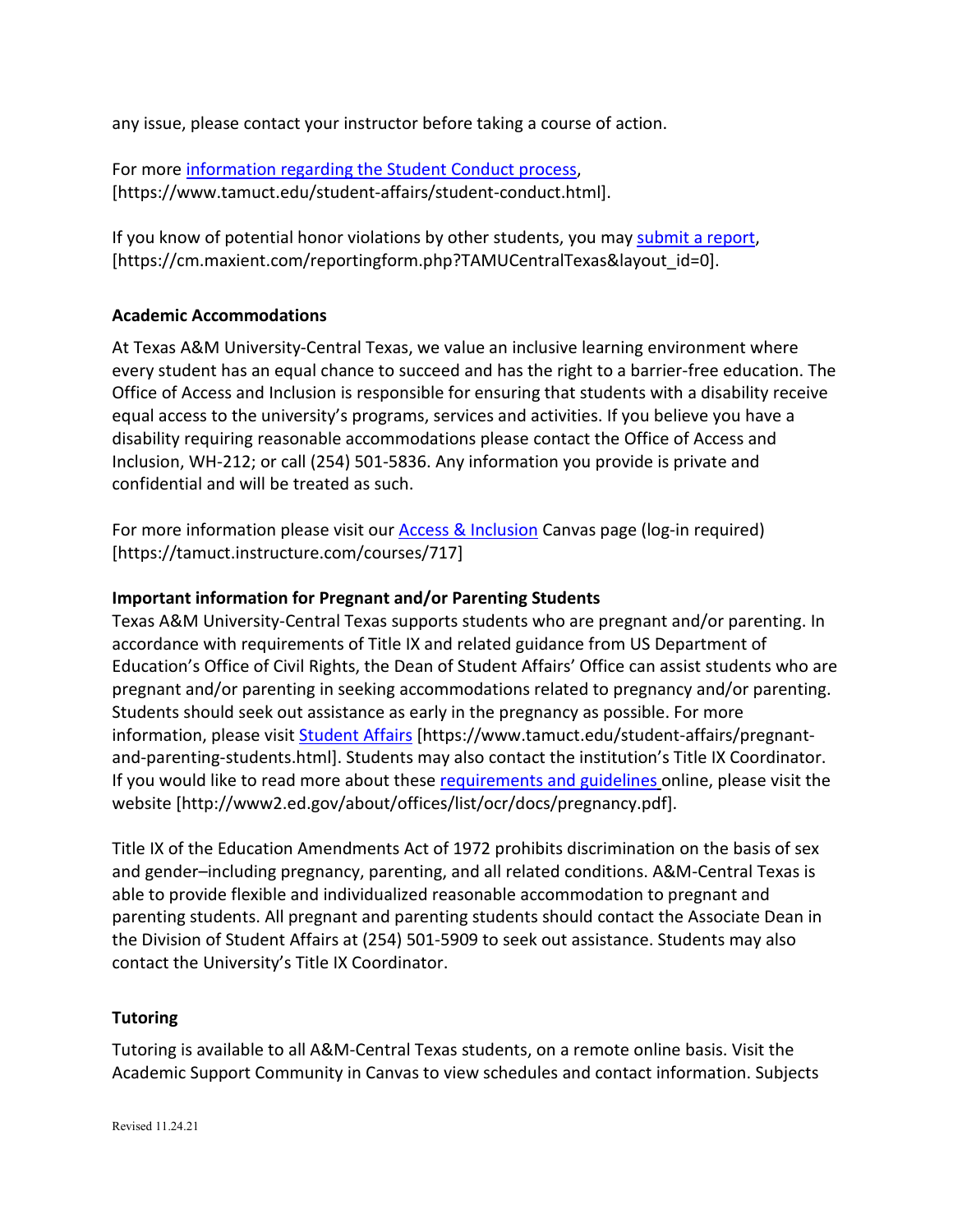tutored on campus include Accounting, Advanced Math, Biology, Finance, Statistics, Mathematics, and Study Skills. Student success coaching is available online upon request.

If you have a question regarding tutor schedules, need to schedule a tutoring session, are interested in becoming a tutor, success coaching, or have any other question, contact Academic Support Programs at (254) 501-5836, visit the Office of Student Success at 212F Warrior Hall, or by emailing studentsuccess@tamuct.edu .

Chat live with a tutor 24/7 for almost any subject from on your computer! Tutor.com is an online tutoring platform that enables A&M-Central Texas students to log in and receive online tutoring support at no additional cost. This tool provides tutoring in over 40 subject areas except writing support. Access Tutor.com through Canvas.

# **University Writing Center**

University Writing Center: Located in Warrior Hall 416, the University Writing Center (UWC) at Texas A&M University–Central Texas (A&M–Central Texas) is a free service open to all A&M– Central Texas students. For the Fall 2021 semester, the hours of operation are from 10:00 a.m.- 5:00 p.m. Monday thru Thursday in Warrior Hall 416 (with online tutoring available every hour as well) with satellite hours available online only Monday thru Thursday from 6:00-9:00 p.m. and Saturday 12:00-3:00 p.m.

Tutors are prepared to help writers of all levels and abilities at any stage of the writing process. While tutors will not write, edit, or grade papers, they will assist students in developing more effective composing practices. By providing a practice audience for students' ideas and writing, our tutors highlight the ways in which they read and interpret students' texts, offering guidance and support throughout the various stages of the writing process. In addition, students may work independently in the UWC by checking out a laptop that runs the Microsoft Office suite and connects to WIFI, or by consulting our resources on writing, including all of the relevant style guides. Whether you need help brainstorming ideas, organizing an essay, proofreading, understanding proper citation practices, or just want a quiet place to work, the UWC is here to help!

Students may arrange a one-to-one session with a trained and experienced writing tutor by making an appointment via WCOnline at https://tamuct.mywconline.com/. In addition, you can email Dr. Bruce Bowles Jr. at bruce.bowles@tamuct.edu if you have any questions about the UWC, need any assistance with scheduling, or would like to schedule a recurring appointment with your favorite tutor by making an appointment via WCOnline at https://tamuct.mywconline.com/. In addition, you can email Dr. Bruce Bowles Jr. at bruce.bowles@tamuct.edu if you have any questions about the UWC, need any assistance with scheduling, or would like to schedule a recurring appointment with your favorite tutor.

# **University Library**

Revised 11.24.21 The University Library provides many services in support of research across campus and at a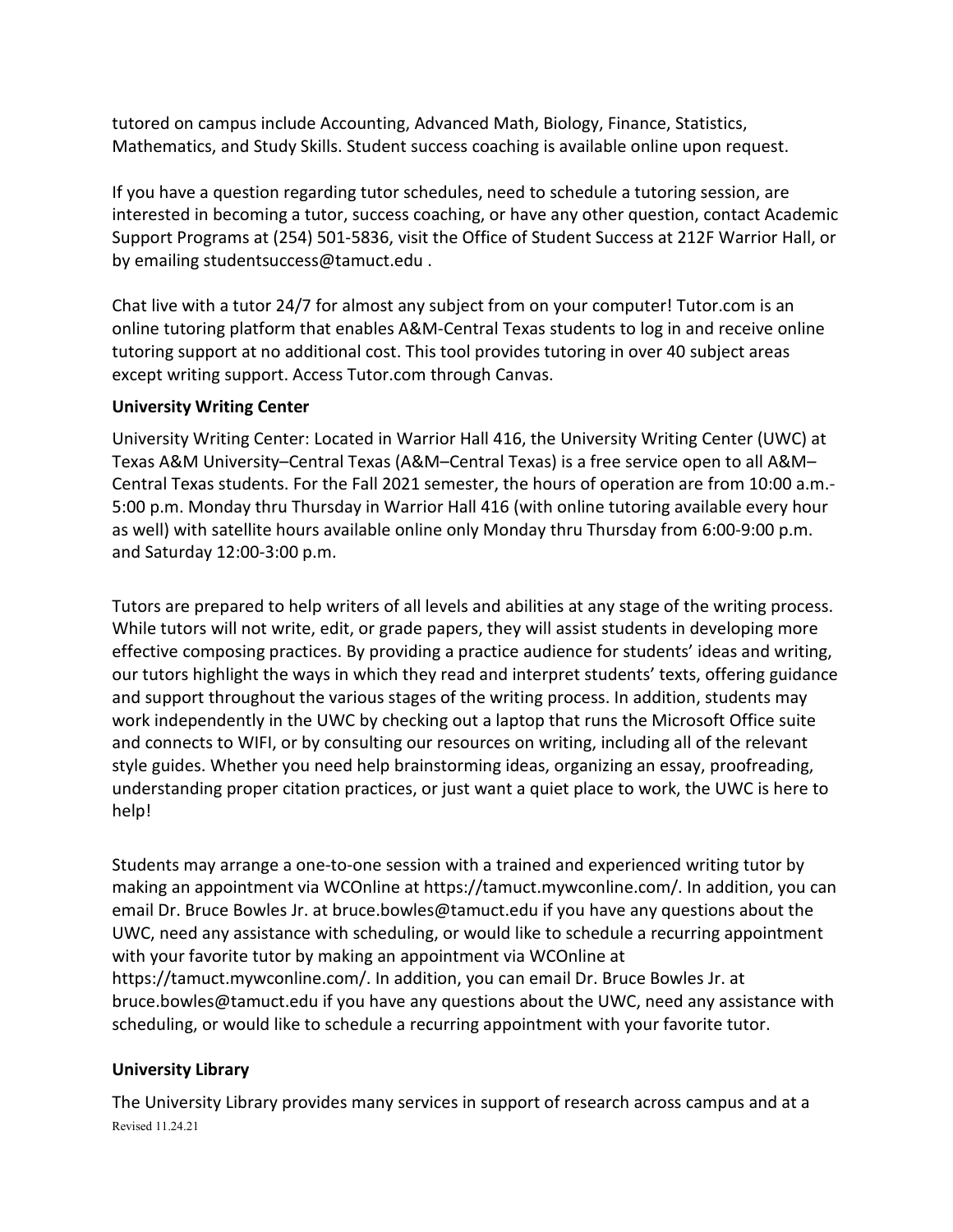distance. We offer over 200 electronic databases containing approximately 400,000 eBooks and 82,000 journals, in addition to the 96,000 items in our print collection, which can be mailed to students who live more than 50 miles from campus. Research guides for each subject taught at A&M-Central Texas are available through our website to help students navigate these resources. On campus, the library offers technology including cameras, laptops, microphones, webcams, and digital sound recorders.

Research assistance from a librarian is also available 24 hours a day through our online chat service, and at the reference desk when the library is open. Research sessions can be scheduled for more comprehensive assistance, and may take place virtually through WebEx, Microsoft Teams or in-person at the library. Assistance may cover many topics, including how to find articles in peer-reviewed journals, how to cite resources, and how to piece together research for written assignments.

Our 27,000-square-foot facility on the A&M-Central Texas main campus includes student lounges, private study rooms, group work spaces, computer labs, family areas suitable for all ages, and many other features. Services such as interlibrary loan, TexShare, binding, and laminating are available. The library frequently offers workshops, tours, readings, and other events. For more information, please visit our Library [website](https://nam04.safelinks.protection.outlook.com/?url=https%3A%2F%2Ftamuct.libguides.com%2Findex&data=04%7C01%7Clisa.bunkowski%40tamuct.edu%7C7d8489e8839a4915335f08d916f067f2%7C9eed4e3000f744849ff193ad8005acec%7C0%7C0%7C637566044056484222%7CUnknown%7CTWFpbGZsb3d8eyJWIjoiMC4wLjAwMDAiLCJQIjoiV2luMzIiLCJBTiI6Ik1haWwiLCJXVCI6Mn0%3D%7C1000&sdata=2R755V6rcIyedGrd4Os5rkgn1PvhHKU3kUV1vBKiHFo%3D&reserved=0) [http://tamuct.libguides.com/index].

# **OPTIONAL POLICY STATEMENTS**

### **A Note about Sexual Violence at A&M-Central Texas**

Sexual violence is a serious safety, social justice, and public health issue. The university offers support for anyone struggling with these issues. University faculty are mandated reporters, so if someone discloses that they were sexually assaulted (or a victim of Domestic/Dating Violence or Stalking) while a student at TAMUCT, faculty members are required to inform the Title IX Office. If you want to discuss any of these issues confidentially, you can do so through Student Counseling (254-501-5955) located on the second floor of Warrior Hall (207L).

Sexual violence can occur on our campus because predators often feel emboldened, and victims often feel silenced or shamed. It is incumbent on ALL of us to find ways to actively create environments that tell predators we don't agree with their behaviors and tell survivors we will support them. Your actions matter. Don't be a bystander; be an agent of change. For additional information on campus policy and resources visit the **Title IX webpage** [\[https://www.tamuct.edu/compliance/titleix.html\]](https://www.tamuct.edu/compliance/titleix.html).

### **Behavioral Intervention**

Texas A&M University-Central Texas cares about the safety, health, and well-being of its students, faculty, staff, and community. If you are aware of individuals for whom you have a concern, please make a referral to the Behavioral Intervention Team. Referring your concern shows you care. You can complete the [referral](https://cm.maxient.com/reportingform.php?TAMUCentralTexas&layout_id=2) online